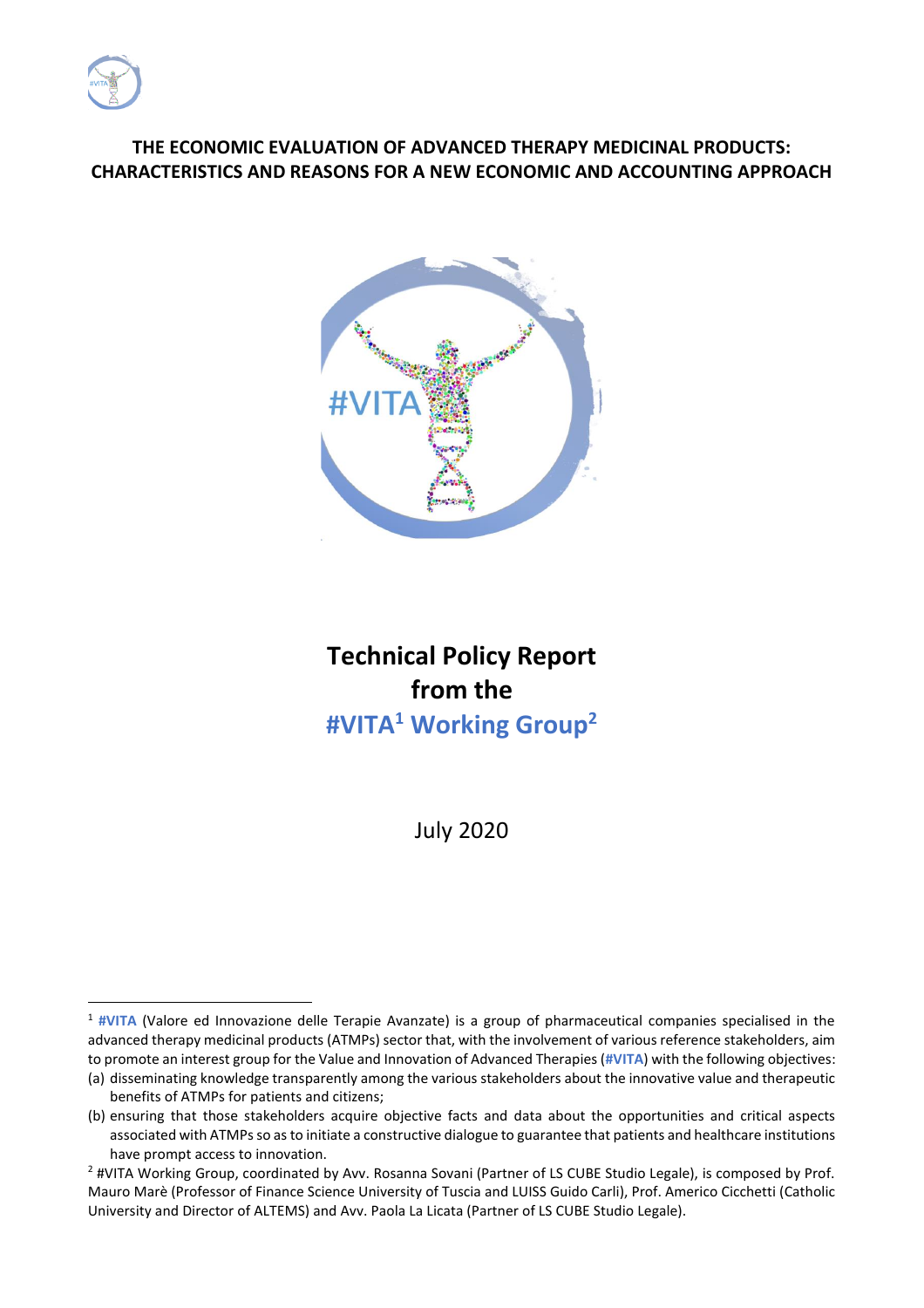

### **Index**

## *Executive Summary*

|                                                                          | 1. The challenge of ATMPs                                                                               |                                                                                                             |                |  |  |
|--------------------------------------------------------------------------|---------------------------------------------------------------------------------------------------------|-------------------------------------------------------------------------------------------------------------|----------------|--|--|
|                                                                          | 2. Characteristics of ATMPs                                                                             |                                                                                                             |                |  |  |
|                                                                          | 3. The peculiarities associated with regulatory evaluation and health<br>technology assessment of ATMPs |                                                                                                             |                |  |  |
| 4. Economic evaluation of advanced therapies and reimbursement<br>models |                                                                                                         |                                                                                                             |                |  |  |
|                                                                          | 5. Structure of a new approach: which payment model for ATMPs?                                          |                                                                                                             |                |  |  |
|                                                                          | 5.1.<br>5.2.                                                                                            | The characteristics of an annuity scheme<br>The impact of the Annuity Model on pharmaceutical<br>governance | p. 16<br>p. 18 |  |  |
|                                                                          |                                                                                                         | 6. A possible solution for distribution of the price between current<br>expenditure and investment costs    | p. 19          |  |  |
|                                                                          |                                                                                                         | 7. Accounting and balance sheet criteria                                                                    | Pag. 21        |  |  |
| 8. Conclusions                                                           |                                                                                                         |                                                                                                             | Pag. 30        |  |  |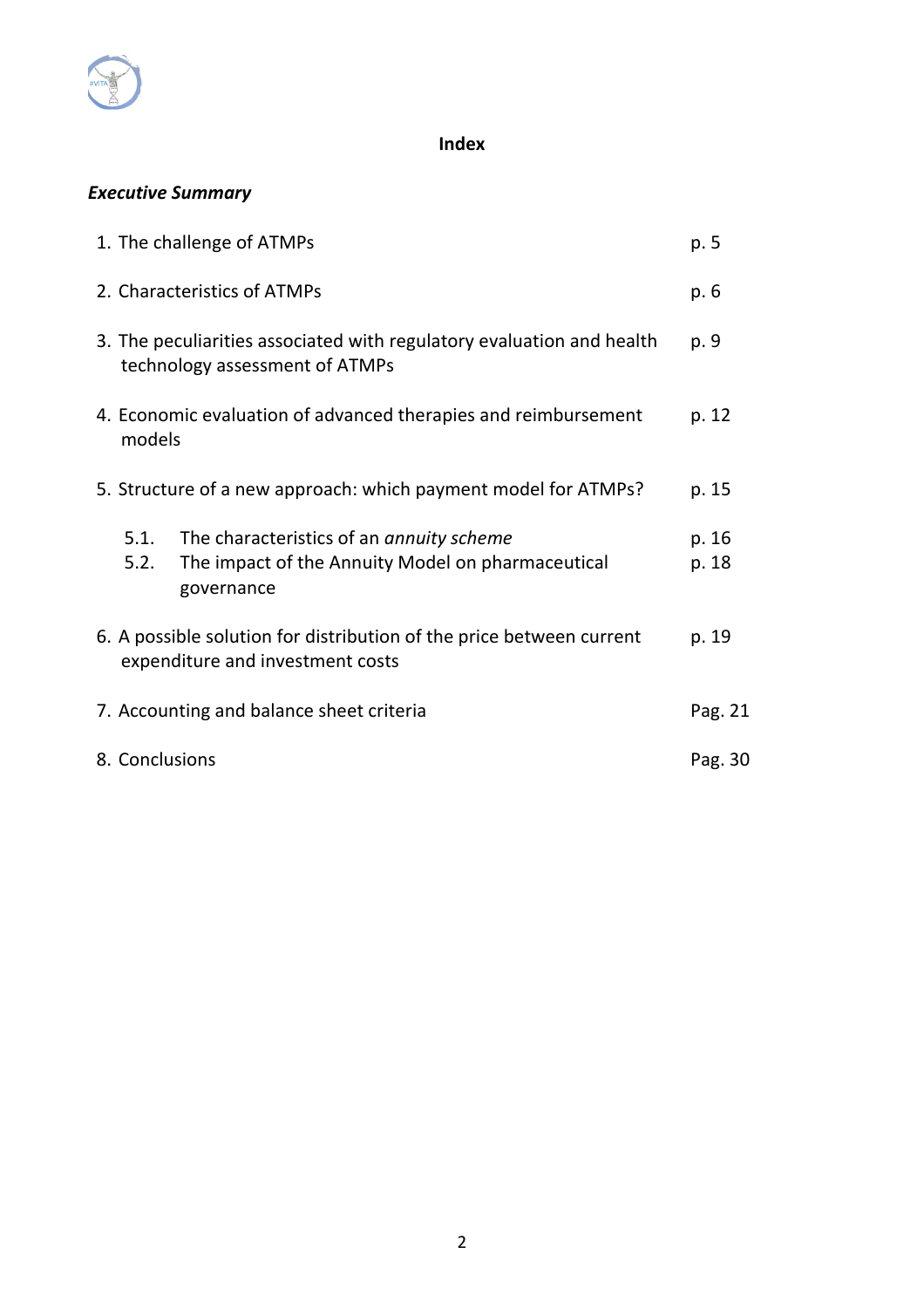

### **Executive Summary**

The development of advanced therapies *(ATMP: Advanced Therapy Medicinal Products)*  presents new opportunities for the treatment and prevention of a variety of diseases (gene diseases, oncological diseases and diseases with long prognosis) or for restoring, correcting or modifying compromised physiological functions in humans, including by correcting mutations acquired on a genetic basis.

The relevance of these innovative therapies, however, places them at the centre of the discussion on health and health policy choices for the future and the sustainability of the health service. This will pose very delicate problems of choice and rationing in terms of access to treatment for patients, which could result in the treatment of fewer patients than eligible and therefore potentially treatable.

A solution in terms of identifying the resources with which to finance them must therefore be tackled today so as not to arrive unprepared.

ATMPs are different from traditional medicines and are characterised by:

- being one-shot, that is, they are administered with a single treatment, unlike the traditional drugs and protocols used for other pathologies, which provide repeated and regular treatment, with a clear time misalignment between current costs, concentrated in the short term, and future benefits, spread over a longer time horizon;
- high investment costs, but also significant benefits in clinical, therapeutic, social and economic terms for health systems and patient health;
- offering new prospects for recovery to patients suffering from pathologies that, until now, lacked a therapeutic solution;
- taking direct action on the causes of the disease;
- requiring a long and more complex preparation process than traditional medicines;
- being biological medicinal products composed of the same cells as the patients, which are taken from the hospital and then engineered in the company's production sites;
- being administered only in qualified and specialized centers and are born from extremely innovative and complex platforms;
- requiring continuous maintenance and innovation during their life cycle management to be updated and to ensure the best possible product for patients;
- generating additional benefits in terms of recovering productivity at work over long periods of life which is improved in its psychological, relational and social aspects;
- generating impacts on other levels of care in the healthcare system as they involve hospital resources in the care process;
- involving co-responsibility for treatment outcomes between the pharmaceutical industry and the health care system that intervenes with expertise and other technologies to support the treatment process.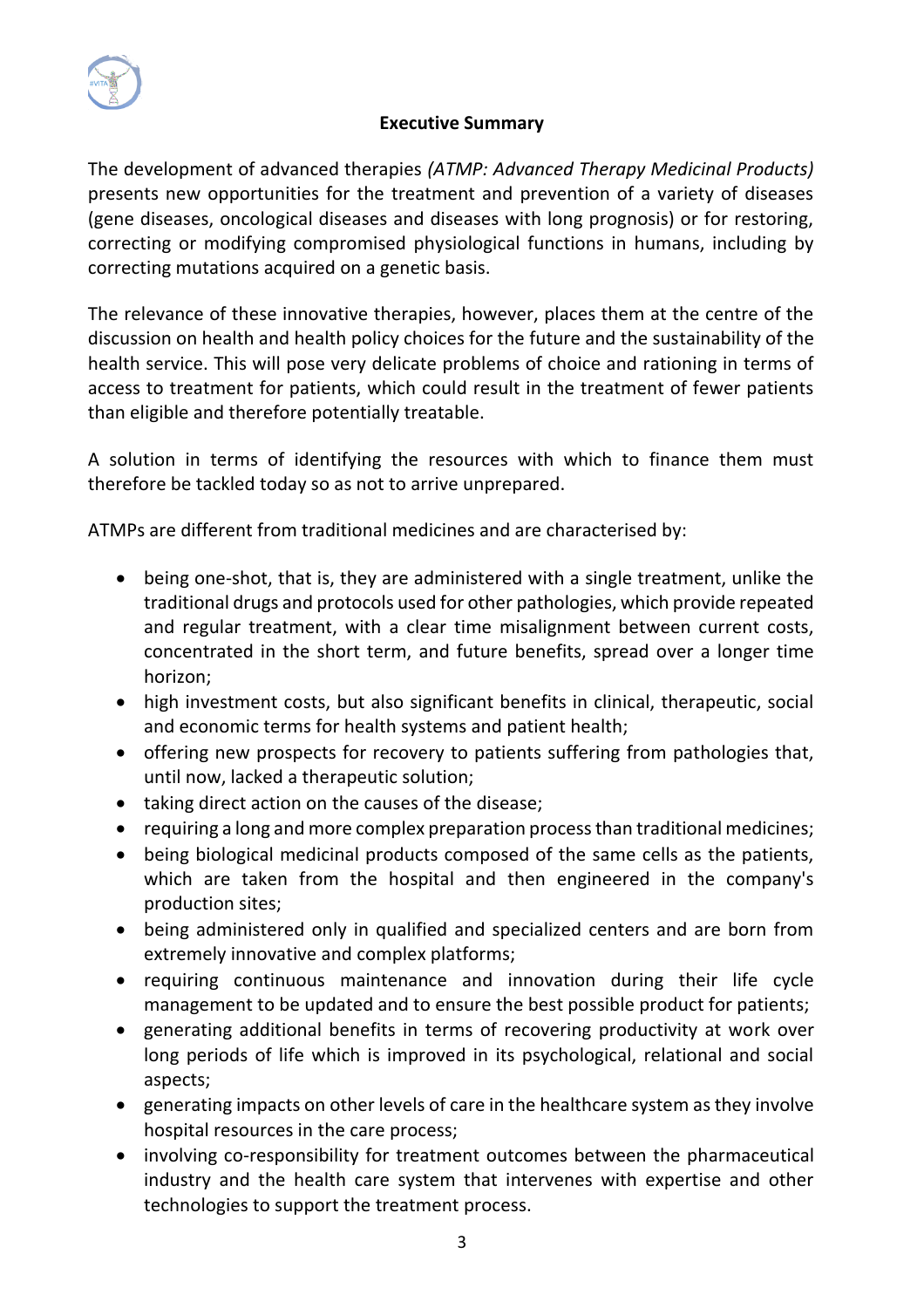

Considering the intrinsic characteristics of ATMPs and the emerging knowledge and awareness on the part of patients that is causing a growing demand, facing the NHS with difficult economic and moral choices, the Technical Policy Report proposes a new method of financing (fractionated and instalment beyond the financial year and outcome based). This model provides for a mechanism of risk sharing between the NHS and the companies producing the possible clinical results: if at any time during the instalment period the treatment is not effective, the NHS will not have to pay the subsequent annual instalments, which will thus be borne by the companies producing the treatment.

With this method of installment, **the NHS would be in a position to compensate the annual expenditure with the savings for the NHS generated by the therapy in the same current year and guarantee access to treatment to a large number of potentially eligible patients**.

The percentage of expenditure payable in instalments for the purchase of advanced therapies by the NHS, **having obvious elements of an expenditure with benefits deferred over time, can be considered a substantially investment expenditure and therefore be as such accounted for**. On the other hand, the need to consider the investment component of some public expenditures is clear and has already emerged some time ago in the discussions on public accounting and in the system of national accounts harmonised between countries adopted by the UN and the European Union.

Hence the possibility of **building an ad hoc rule with a specific authorisation of expenditure of a multiannual nature with aligned legal competence and economic competence, including in terms of financial coverage. This is in fact already possible with the existing accounting standards** as amended by the implementing decrees of the accounting and public finance reform of Law 196/2009 (including Legislative Decree 116/2018 and Legislative Decree 29/2018).

\*\*\*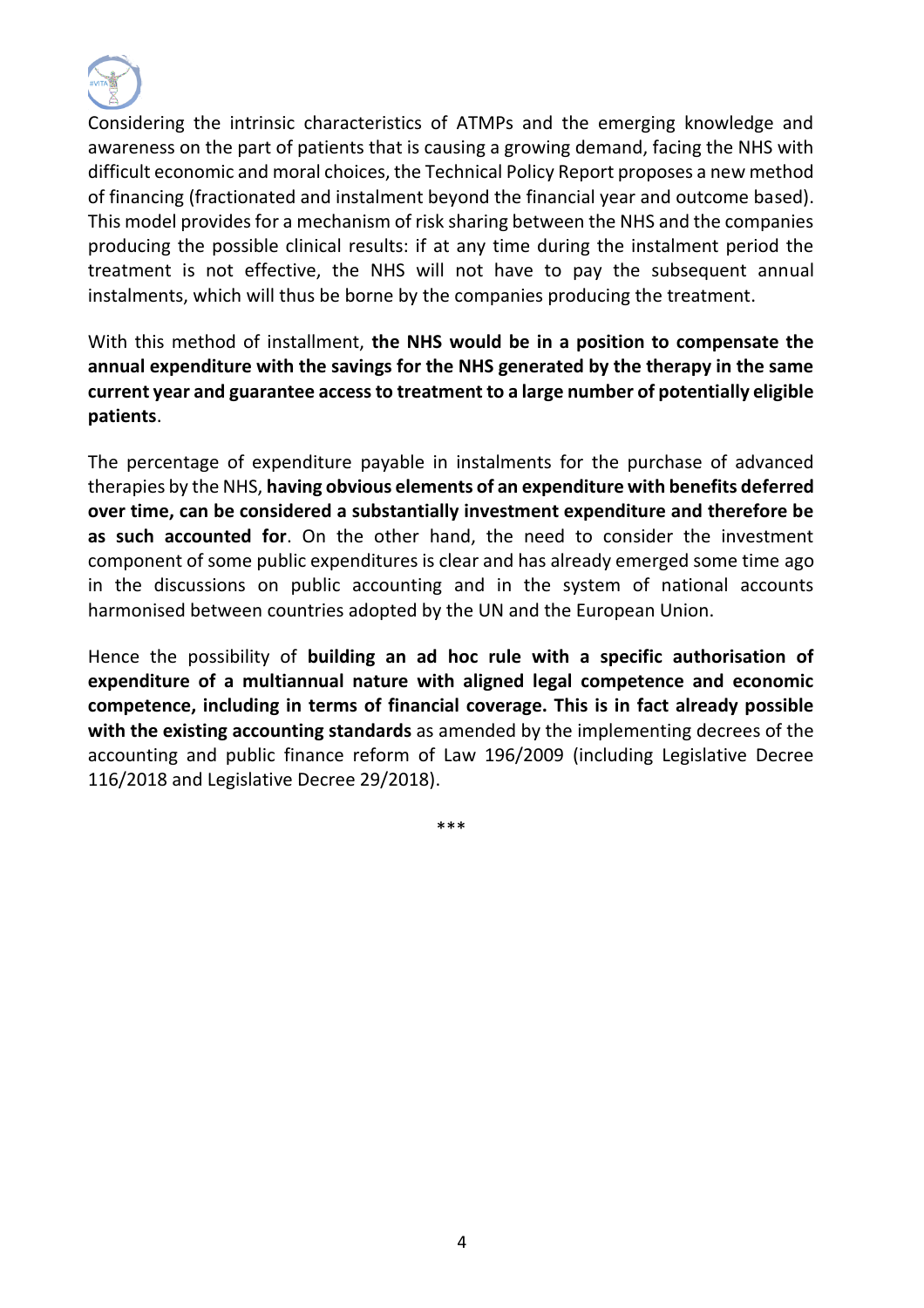### **1. The challenge of ATMPs**

In recent decades, developments in molecular and cell biology and the progress achieved in DNA analysis have radically transformed the biomedical field in terms of providing treatment for various genome-based pathologies. In particular, new gene- and cell-based therapies have become established in recent years (so-called advanced therapies), which have enormous promise in the treatment, and in some cases even the resolution, of pathologies that had been considered untreatable until only a few years ago.

The development of advanced therapy medicinal products (ATMPs) provides new opportunities for the treatment and prevention of a range of pathologies (genetic diseases, such as cancers and diseases with lengthy prognoses) or the restoration, correction or modification of compromised physiological functions in human patients, including the correction of acquired gene-based mutations. Advanced therapies can be classified in three principal groups: gene therapies, somatic cell therapies and tissue engineering therapies.

In recent years, seven advanced therapies have been approved and marketed. 2017 was the year of Yescarta™ and Kymriah™, two CAR-T treatments introduced as advanced therapies for certain forms of haematological tumours and reimbursed by the Italian national health system, in mid-2019, both classified as innovative medicines. Luxturna™ was introduced onto the American market for a non-life-threatening condition, but is able to prevent blindness in patients suffering from rare hereditary diseases of the retina. There are also the Italian drugs Holoclar™, the first stem cell-based treatment approved and registered in 2015, for the regeneration of the cornea following severe burns, and Strimvelis™, the first *ex vivo* gene therapy product using haematopoietic stem cells intended for patients suffering from a serious genetic immunodeficiency (ADA-SCID), approved in Europe (EMA) in April 2016.

In 2019, the United States approved Zolgensma™, which is applied in a single administration to newborns or infants aged less than two years suffering from SMA1 (spinal muscular atrophy). Also in mid-2019, the European market saw the arrival of Zynteglo™ (first known as LentiGlobin) for the treatment of transfusion-dependent βthalassaemia in adolescent and adult patients.

**A considerable increase in advanced therapy medicinal products is expected in the coming decade**. By 2030, up to 60 new cell and gene therapies could be launched globally, covering a total of about 350,000 and 50,000 patients each year<sup>3</sup>.

The cost of these therapies is generally high and this clearly represents a challenge for the public purse and public health systems.

<sup>&</sup>lt;sup>3</sup> Estimating the Clinical Pipeline of Cell and Gene Therapies and Their Potential Economic Impact on the US Healthcare System - Casey Quinn, PhD, Colin Young, PhD, Jonathan Thomas, BSc, Mark Trusheim, MSc, the MIT NEWDIGS FoCUS Writing Group, Center for Biomedical Innovation, Massachusetts Institute of Technology, Cambridge, Massachusetts, USA.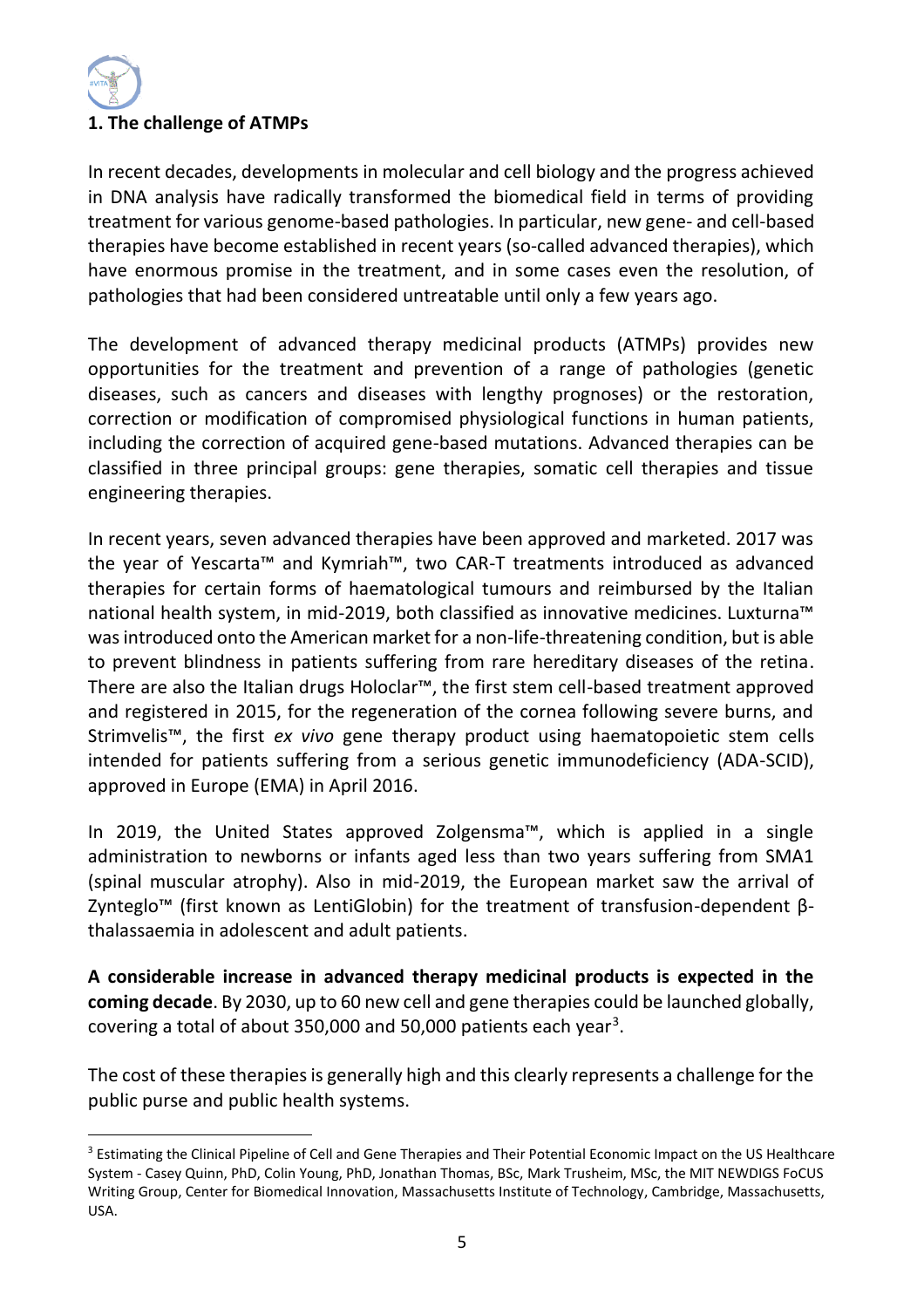

Find below a graph (Table 1) representing an estimate of the impact on National Health Service spending of the global ATMP market, calculated on three population scenarios: market (35% of the eligible population), 60% of the eligible population, and 100% of the eligible population.



### Table 1

However, the importance of these innovative therapies puts them at the very heart of the discussion on health and public policy choices of the future. The number of patients who could potentially be treated is very high per se but could also be significant from various different standpoints (health, economic, social). This is a good news for patient expectations, in terms of quality of life and life expectancy, and it is anticipated that the next few years will see the emergence of a growing demand for these therapies through the introduction of new solutions or the extension of treatment indications already approved. This creates very sensitive issues of choice and rationing: in terms of patient access; for public health institutions, in choosing which patients to treat, which has obvious ethical implications; and lastly, and above all, for the implications for health systems and the public funding constraints in various countries, in terms of identifying resources to finance these therapies.

### **2 Characteristics of ATMPs, critical aspects and prospects**

ATMPs are innovative therapies that use genetic approaches (cell- and tissue-based) for the specific purpose of repairing damaged tissues and cells. ATMPs for **gene therapy** involve the insertion of genetic material (DNA) into the cells in order to be able to treat pathologies (such as genetic diseases). This insertion procedure is known as transfection. **Compared to traditional medicines, the characteristic of these therapies is that they are much more complex to research, develop, produce and then distribute and offer to the**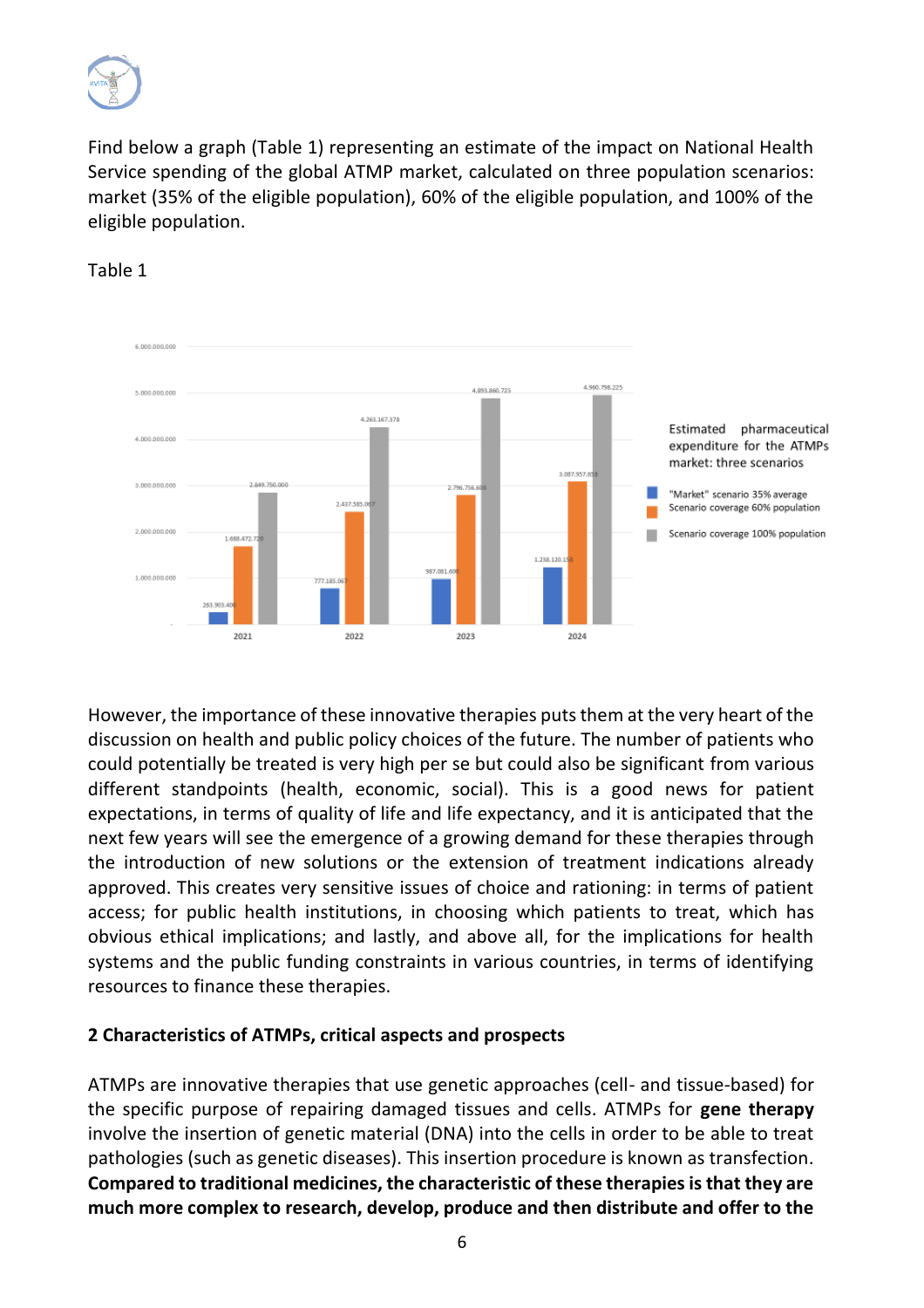

**public and healthcare systems**<sup>4</sup> . They are characterised by a high cost profile, which reflects the costs of production (in particular, costs for research and development), delivery and management, and the commercial sustainability of these therapies.

ATMPs are highly innovative therapies and can be "curative" or "transformative"<sup>5</sup>, which means they can modify the natural path of the pathology in a patient. In summary, the following aspects have been demonstrated:

- a. these therapies have a particular health and economic profile and specific technical peculiarities. The essential characteristic in health terms is that they are **one-shot, patient-specific or for niche patient groups,** meaning they are administered in a single treatment, unlike traditional medicines and protocols used for other pathologies, which envisage repeated, regular treatments;
- b. they have high investment costs but also **considerable clinical, therapeutic and economic benefits for healthcare systems and patient health**;
- c. they offer **new prospects for healing patients suffering from pathologies that**, up to now, **have been lacking a therapeutic solution**;
- d. unlike therapies that work to mitigate the symptoms of a condition, **advanced therapies act directly on the causes of the disease**;
- e. because of their specific characteristics, **they require a lengthy and more complex preparation process compared to traditional medicines**;
- f. they consist of biological medicinal products, made up of genes that produce a therapeutic, prophylactic or diagnostic effect, and involve the insertion of "recombinant" DNA into the body. **These medicines are therefore made up of the patients' own cells, which are sampled in hospital and then engineered at corporate production sites**;
- g. they are **administered only in qualified, specialised centres** and result from extremely complex and innovative platforms;
- h. **management of their life cycle requires continuous maintenance and innovation** to keep up-to-date and to provide patients with the best possible product.

The most technical aspects of advanced therapies in industrial and organisational terms are the following:

- the principal paradigms on which aspects such as the trialling, development, production and approval of traditional medicines have been based for years are changing;
- discovery, product engineering and innovative trial design in the preclinical and clinical phases are changing, as are manufacturing plants – in terms of management and scale-up  $-$  and final checks on the product to be put on the market;

<sup>4</sup> See Jorgensen-Kefalas (2017).

<sup>5</sup> See Chapman et al (2019).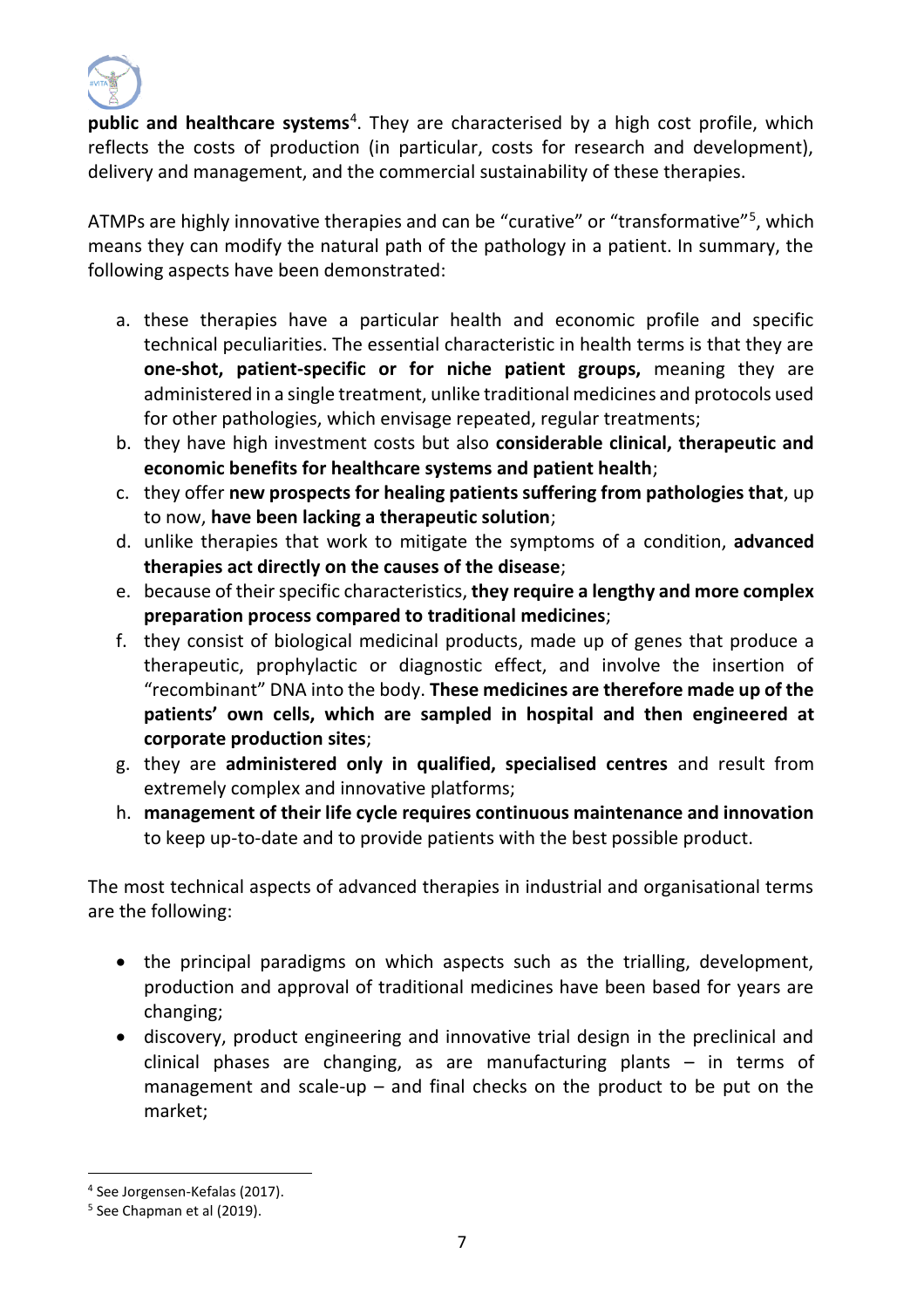

- the procedures for access are different, as is the selection of the centres that are able to administer these therapies;
- a considerable adaptation is required to determine their pricing and funding.

One of the factors that potentially hinders the entry of advanced therapy medicinal products onto the market is the fact that these products are currently evaluated by the regulatory authorities and by HTA bodies around the world in the same way as traditional medicines. This also happens in Italy, with evaluation by the Italian Medicines Agency (AIFA). But the most important point is **that there is currently no appropriate and stable legislative and regulatory framework governing procedures for access<sup>6</sup> , criteria for differentiated use of advanced therapies and traditional medicines, and strategies for pricing and reimbursement**<sup>7</sup> .

In general, there is a widespread perception that these therapies are costly and the entire discussion is understandably constrained to a large extent by the cost aspect. The profile of the real and potential benefits and the direct and indirect economic advantages that these therapies can produce is completely absent from the discussion and still little analysed and inadequately evaluated.

**The volume of resources necessary to access these therapies is going to be the critical point in the future**, because this will determine whether healthcare systems are more or less prepared to support the associated cost. This situation also inevitably causes a delay in gaining access to the therapies by potential patients and a **limitation on the use of those therapies for patient subgroups within approved indications**. The evaluation of new technologies is a very complex process and **the inadequacy of traditional reimbursement and budget schemes** in covering the costs of these new protocols represents a **risk for the very availability of new therapies** for patients in Italy.

<sup>6</sup> Regulation (EC) No 1394/2007 currently represents the reference regulatory context for ATMPs, modifying Directive 2001/83/EC on the Community code relating to medicinal products for human use, and Regulation (EC) No 726/2004 laying down Community procedures for the authorisation and supervision of medicinal products for human and veterinary use and establishing a European Medicines Agency (EMA) [https://www.ema.europa.eu/en.](https://www.ema.europa.eu/en) In addition, Directive 2009/120/EC (modifying Directive 2001/83/EC) has updated the definitions and detailed scientific and technical requirements for gene therapy medicinal products and somatic cell therapy medicinal products. That Directive has also established detailed scientific and technical requirements for tissue engineered products, as well as for advanced therapy medicinal products containing medical devices. The development of ATMPs must comply with Directive 2001/20/EC on the implementation of good clinical practice in the conduct of clinical trials on medicinal products for human use (Regulation (EU) No 536/2014), which lays down specific requirements for this type of medicinal product, specifically because of their complexity.

 $7$  Marketing authorisations for ATMPs are awarded in all cases using the centralised marketing authorisation procedure used for traditional medicinal products. The process and time-frames for the technical and scientific evaluation of the documentation submitted by the pharmaceutical company are the same as those applied for traditional medicines, although the role of the Committee for Medicinal Products for Human Use (CHMP) is supported by that of the Committee for Advanced Therapies (CAT). Furthermore, in Italy, the reimbursement process for ATMPs uses the same procedure as for traditional medicines.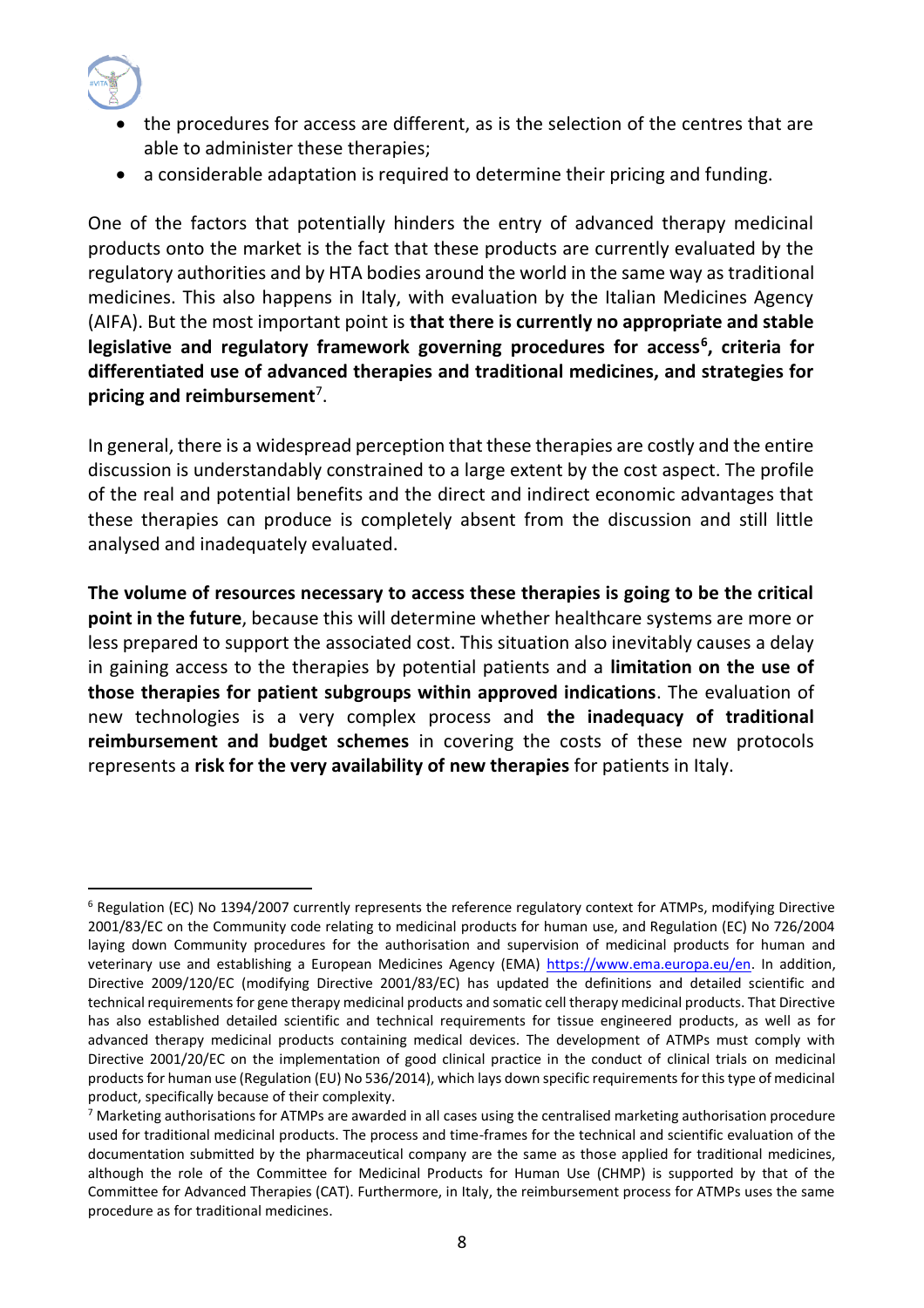

It is therefore appropriate to **define a system for management and reporting** that is different for the system applied for traditional medicines, which gives due consideration to the following characteristics:

- a. we are dealing with therapies created individually for individual patients;
- b. there is a need for timely engineering of an individual treatment for an individual patient and no longer for the large-scale production of the same active substance;
- c. these are therapies that do not involve extensive administration over time, but rather one-shot;
- d. the clinical benefit for the individual patient will be evaluated along with the social costs avoided and the various types of benefit produced, both direct and indirect, which must be adequately defined and estimated;
- e. because the costs are substantially concentrated within a short period and the benefits (and costs avoided) are spread over a longer time horizon, with a clear misalignment in terms of time-frame between current costs and future benefits, appropriate discount rates must be applied for future benefits in relation to the costs incurred.

### **3 The peculiarities associated with regulatory evaluation and health technology assessment (HTA) of ATMPs**

In the light of the above, all regulatory agencies and Health Technology Assessment (HTA) agencies around the world recognise the need to adapt their value frameworks for technologies with such unique characteristics. There is currently a need for new value frameworks to provide appropriate support for decisions on price and reimbursement so as to guarantee, on the one hand, accessibility for patients to effective products and, on the other, fair remuneration for the risks taken and investments made by the industrial entities concerned.

Indeed, there is currently considerable debate about the possibility of applying the shared methodologies and approaches of "traditional" HTA to the context of ATMPs. Methodologies such as the Core Model®, developed by the European Network of Health Technology Assessment, do not seem to provide the level of sensitivity needed to consider such specific clinical, organisational, economic, ethical and social implications.

This fact is confirmed by a study conducted by the Canadian HTA agency (CADTH), based on a survey commenced in 2018 among the main HTA agencies and regulatory agencies globally, which has shown that there is no international alignment on the methodologies to be used for evaluation of ATMPs. The document reveals an absence of specific common guidelines or frameworks for gene therapy among HTA bodies.

In general, it is recognised that traditional HTA approaches have methodological limitations in this context. To clarify the challenges anticipated by regulatory and HTA agencies, it is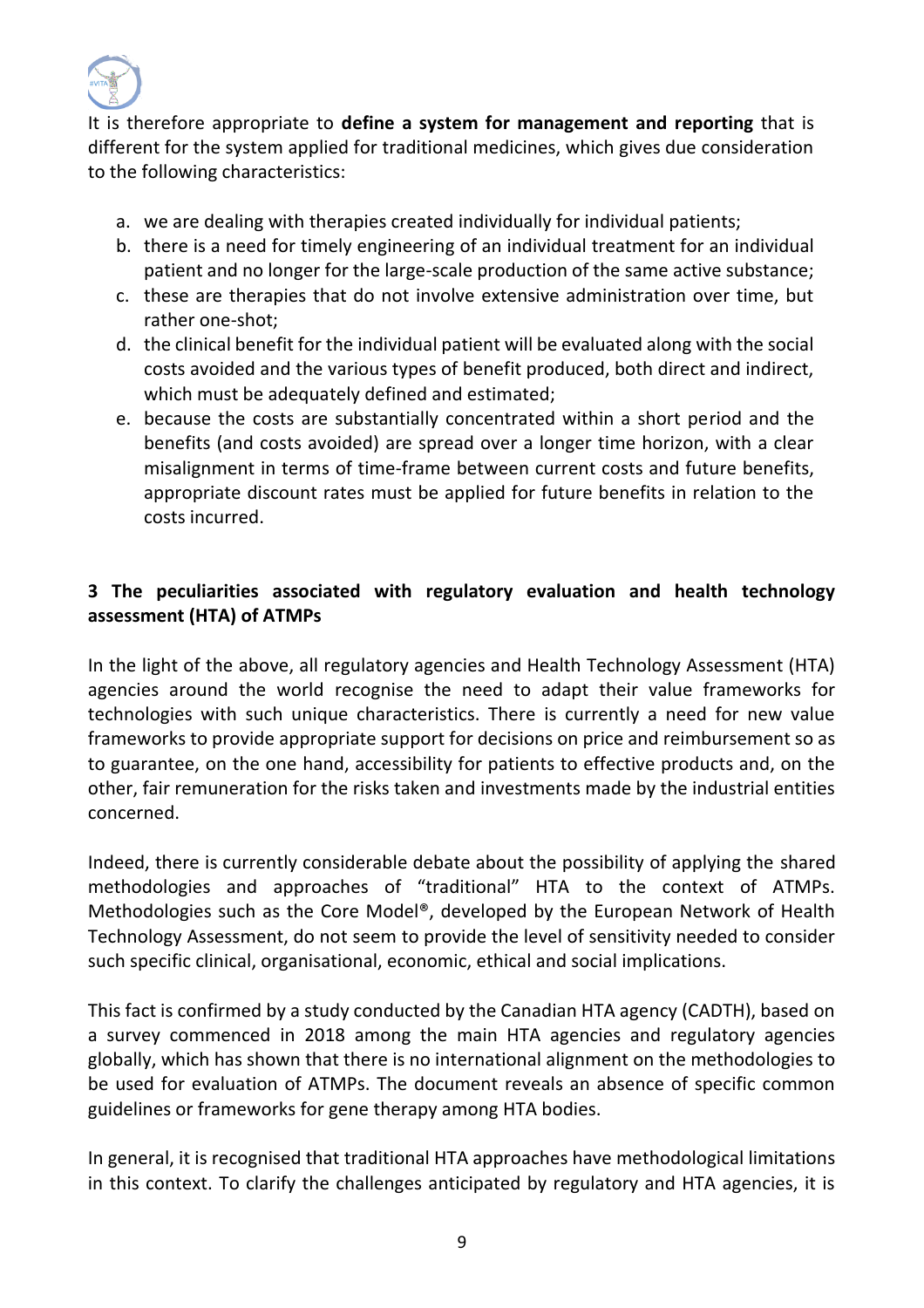

very useful to review the analysis undertaken by the Institute for Clinical and Economic Review (ICER) in Washington, which identifies four critical aspects:

- scale of uncertainty about the clinical effects, which must be observed over very long periods in order to determine actual efficacy;
- multiple dimensions to determine the "value" generated by these therapies, above all in relation to the economic, social and ethical aspects;
- misalignment in terms of time between the costs incurred to acquire the therapies and the associated clinical and social benefits, which implies a particular focus on approaches for "discounting" in cost-efficacy models;
- methods for a fair redistribution of the economic benefits among the various members of the innovation and utilisation chain, which means there is a need to develop innovative approaches for economic analysis and pricing.

The evaluation of ATMP should, therefore, take the above into account and take place in a context in which the appraisal bodies carefully analyse the impact, in terms of **benefits, on the direct and indirect costs of the therapies in question**; health expenditure and pharmaceutical expenditure should be increasingly correlated (overcoming the logic of silos). In this regard, see below a simulation carried out based on 4 ATMP data and representative of the estimated impact on the expenditure of the entire ATMP market assuming three scenarios in which the potential treatment of 35% (Table 2.), 60% (Table 3.) and 100% (Table 4.) of the eligible population is considered respectively.

*Table 2- Estimate of the impact on overall ATMP market expenditure (Market scenario = 35% of the eligible population)*

|                                                    | 2021                                                                           | 2022        | 2023        | 2024          |
|----------------------------------------------------|--------------------------------------------------------------------------------|-------------|-------------|---------------|
| <b>Market share of 4 ATMPs</b>                     | 50%<br>of global market* of global market* of global market* of global market* | 45%         | 40%         | 40%           |
| Total estimated expenditures (all<br>market)       | 263.903.400                                                                    | 777.185.066 | 987.081.600 | 1.238.120.157 |
| Estimated SSN savings (4 ATMPs)                    | 11.795.305                                                                     | 142.545.951 | 150.491.345 | 210.313.207 E |
| <b>Estimated SSN savings (all market)</b>          | 29.488.264                                                                     | 316.768.780 | 376.228.362 | 525.783.018   |
| Estimated SSN budget impact (4 ATMPs)              | 64.655.703                                                                     | 183.227.000 | 225.738.283 | 270.771.183   |
| <b>Estimated SSN budget impact (all</b><br>market) | 161.639.259                                                                    | 407.171.112 | 564.345.708 | 676.927.959   |

Based on the assumption that year 1 is 2021

\* The global ATMPs market estimate is based on Eder C, Wild C. 2019. Technology forecast: advanced therapies in late clinical research, EMA approval or clinical application via hospital exemption, Journal of Market Access & Health Policy, Vol. 7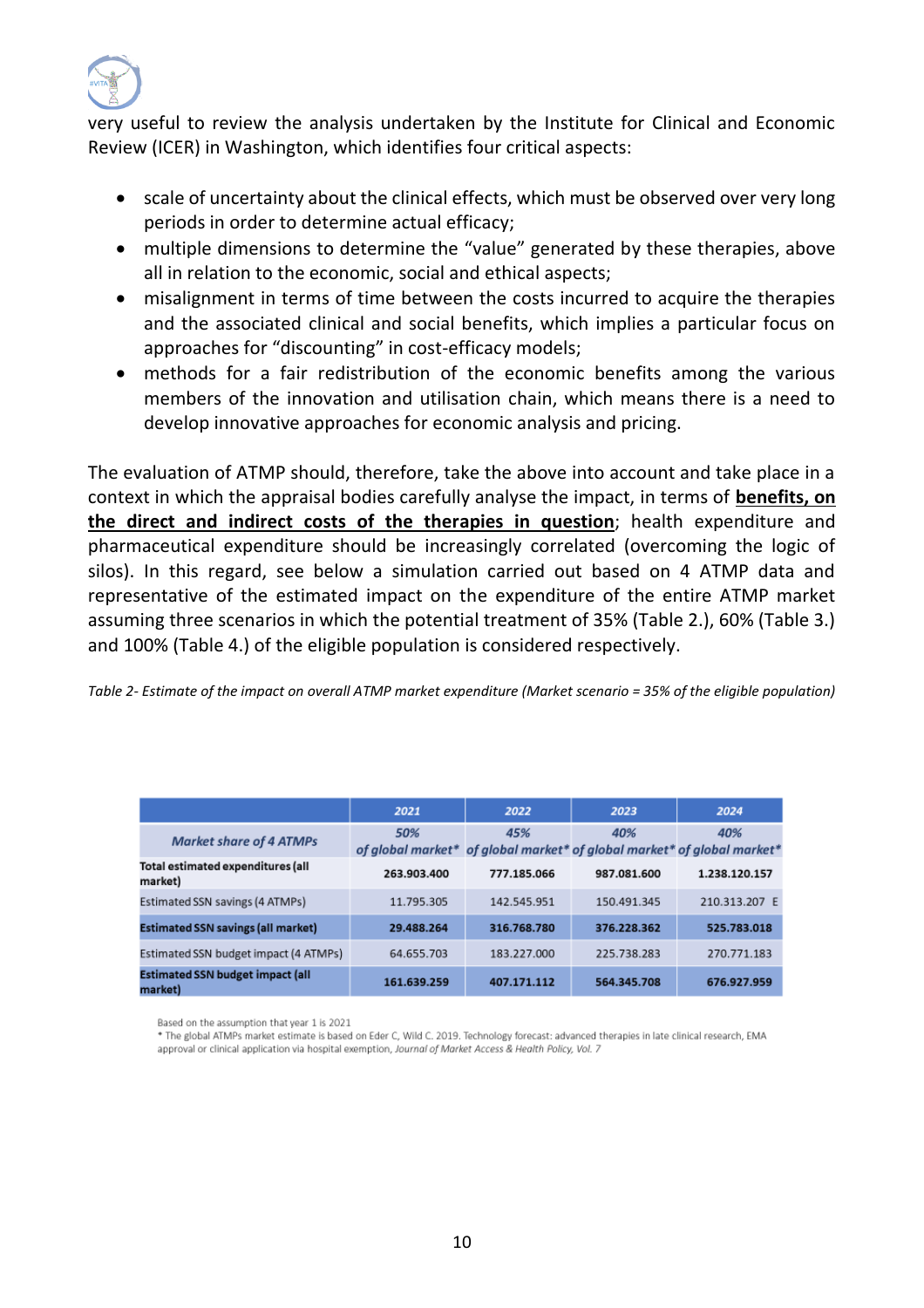### *Table 3 - Estimated impact on global ATMP market expenditure (60% coverage of the eligible population)*

|                                                    | 2021                       | 2022                                                         | 2023          | 2024          |
|----------------------------------------------------|----------------------------|--------------------------------------------------------------|---------------|---------------|
| <b>Market share of 4 ATMPs</b>                     | 50% of global<br>$market*$ | 45%<br>of global market* of global market* of global market* | 40%           | 40%           |
| Total estimated expenditure (all market)           | 1.688.472.720              | 2.437.585.066                                                | 2.796.756.600 | 3.087.957.657 |
| Estimated SSN savings (4 ATMPs)                    | 11.795.305                 | 142.545.951                                                  | 150.491.345   | 210.313.207   |
| <b>Estimated SSN savings (all market)</b>          | 23.590.611                 | 316.768.780                                                  | 376.228.362   | 525.783.018   |
| Estimated SSN budget impact (4 ATMPs)              | 832.441.054                | 954.367.328                                                  | 968.211.294   | 1.024.869.855 |
| <b>Estimated SSN budget impact (all</b><br>market) | 1.664.882.108              | 2.120.816.286                                                | 2.420.528.237 | 2.562.174.639 |

Based on the assumption that year 1 is 2021

\* The global ATMPs market estimate is based on Eder C, Wild C. 2019. Technology forecast: advanced therapies in late clinical research, EMA approval or clinical application via hospital exemption, Journal of Market Access & Health Policy, Vol. 7

#### *Table 4 - Estimated impact on global ATMP market expenditure (100% coverage of the eligible population)*

|                                                    | 2021                     | 2022                     | 2023                     | 2024                     |
|----------------------------------------------------|--------------------------|--------------------------|--------------------------|--------------------------|
| <b>Market share of 4 ATMPs</b>                     | 50%<br>of global market* | 45%<br>of alobal market* | 40%<br>of alobal market* | 40%<br>of alobal market* |
| Total estimated expenditures (all<br>market)       | 2.849.750.000            | 4.263.167.377            | 4.893.860.725            | 4.960.798.225            |
| Estimated SSN savings (4 ATMPs)                    | 11.795.305               | 142.545.951              | 150.491.345              | 210.313.207              |
| <b>Estimated SSN savings (all market)</b>          | 23.590.611               | 316.768.780              | 376.228.362              | 525.783.018              |
| Estimated SSN budget impact (4 ATMPs)              | 1.413.079.694            | 1.775.879.368            | 1.807.052.944            | 1.774.006.082            |
| <b>Estimated SSN budget impact (all</b><br>market) | 2.826.159.388            | 3.946.398.597            | 4.517.632.362            | 4.435.015.206            |

Based on the assumption that year 1 is 2021

\* The global ATMPs market estimate is based on Eder C, Wild C. 2019. Technology forecast: advanced therapies in late clinical research, EMA approval or clinical application via hospital exemption, Journal of Market Access & Health Policy, Vol. 7

In fact, pharmaceutical governance today is based on a policy of ceilings on the main spending silos, limiting any assessment to the perimeter of the Health Service, without taking into account the budgetary impacts of the State as a whole and therefore preventing a reasoning in terms of welfare in the broadest sense of the term<sup>8</sup>. Overcoming the logic of

<sup>8</sup> *Il servizio Sanitario Nazionale guarda al futuro. Verso nuovi e più evoluti schemi di governance- Andrea Urbani (2019)*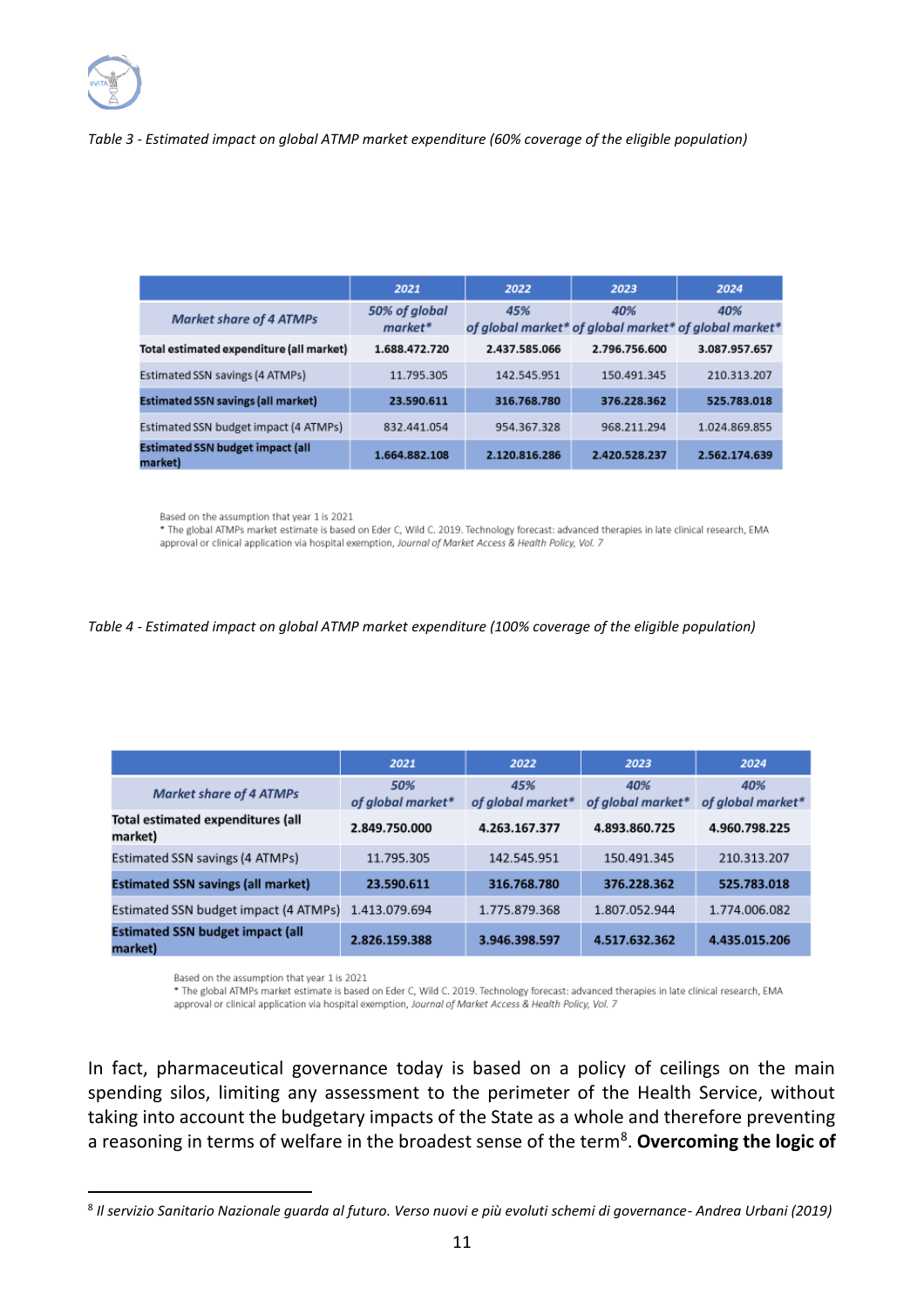

**the silos would, instead, allow the evaluation of a new technology that is more expensive in itself but which has an impact in terms of savings in terms of productivity, social costs, etc., not only as a cost but also in terms of investment.** The causal links between health and the economic and social system cannot be ignored, as this would prevent any assessment in terms of investment in health and health care and would be relegated to simple costs borne by the public finance system $^9$ .

### **4 Economic evaluation of advanced therapies and reimbursement models**

In terms of economic analysis, these therapies have very specific characteristics and a significant degree of asymmetry in terms of the point for between payment of costs – which are almost all upfront – and the emergence of the benefits. This is perhaps the main aspect that suggests the need for an economic and accounting evaluation of these therapies that is different and innovative.

In particular, these therapies generate **direct and indirect benefits over time**: increased life expectancy, improved quality of human life, treatment and stabilisation of various pathologies (which has a clear impact on the value of human life). But they also have benefits in terms of treatment savings and consumption of medicines and healthcare services of various kinds; reduced use of hospital services, simplifying the number and type of medical procedures and preserving the health status of patients; costs for reduction of work activities, production capacity, and even a reduced burden on families and healthcare facilities in terms of assisting patients; the possibility, following remission of the illness, of being able to continue education and participation in collective life; the positive effects for patients' work prospects; the longer horizons for potential pension liabilities; the saving in resources consumed directly by healthcare institutions and of family resources and those for direct and indirect assistance. These benefits need to be carefully evaluated and require the use of appropriate financial and economic techniques<sup>10</sup>.

In the light of the above, the decision to establish a price for a new treatment or to determine which therapy deserves funding should be based, as far as possible, on an estimate of these overall economic effects on the healthcare system as a whole and on the health of citizens, considering not only the obvious immediate and upfront costs but also the long-term value that these generate for society $^{11}$ .

In this context, the standard economic and accounting evaluation, based on an estimation of the cost of traditional drugs and therapies (which are repeated and envisage an annual treatment cycle) and on the criterion of typical budgetary economic accrual, is not at all appropriate for advanced therapies and their very specific technological and industrial characteristics. They require a new medical, economic, accounting and public finance

<sup>9</sup> *Il servizio Sanitario Nazionale guarda al futuro. Verso nuovi e più evoluti schemi di governance- Andrea Urbani (2019)* <sup>10</sup> See Jorgens-Kefalas (2017), Ciarametaro at al. (2018), Duke-Margolis Center for Health Policy (2019), Salzman et al (2018), Maes at al. (2019).

<sup>&</sup>lt;sup>11</sup> See ACI (2019).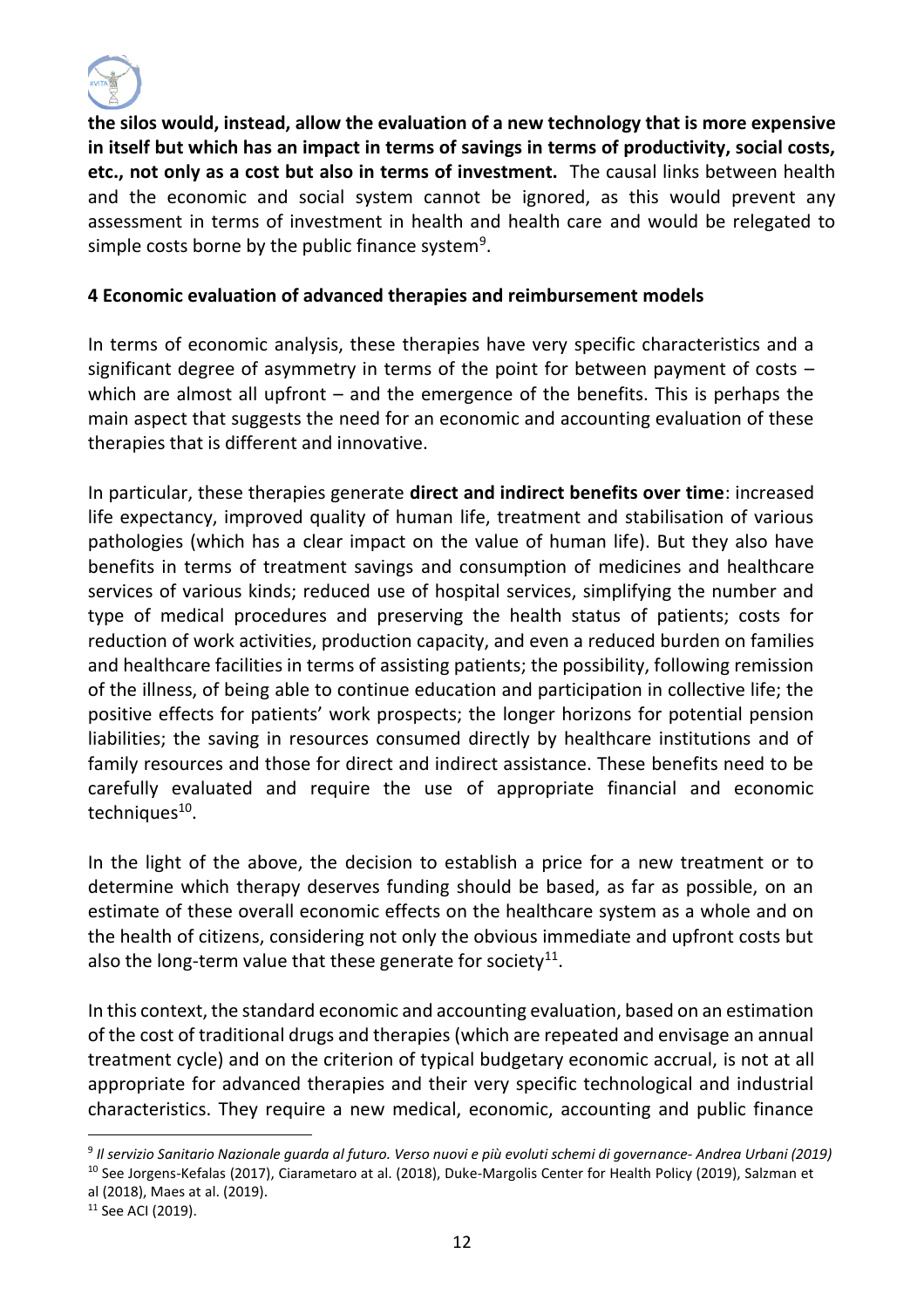

approach. The efficacy of these therapies will be verified over the course of several years, when it will be possible to understand and estimate the - more or less extensive - positive effects that they have achieved in terms of protocols for treatment of the various pathologies addressed and the quality of life of patients, and thus the considerable saving in direct and indirect costs that they generate.

In relation to the economic analysis and efficacy evaluation, ATMPs therefore represent **a new challenge for public healthcare systems.** This involves understanding which therapies will be possible, given the available resources, how they should be adopted and according to which administrative, financial and accounting process – in particular, the methods and procedures for *reimbursement*, which must be appropriate for the medical substance of these therapies.

We are faced with a dilemma: these therapies condense the cost of production into a very concentrated, limited period, but have a very long-term profile for distribution of the benefits, which are not concentrated within a year but, rather, distributed over a smaller or larger number of years. This asymmetry between the distribution of costs and benefits requires an evaluation of advanced therapies using a new ad hoc approach, in economic (evaluation of costs and benefits) and accounting terms and in terms of payment flows. We need to create a management system that takes into consideration the specific characteristics of ATMPs: the different types of clinical benefit for the individual patient, the various social costs avoided, and the clear asymmetry between current costs and future benefits<sup>12</sup> (see Table 5.).

*Table 5.*



<sup>12</sup> ACI (2019) states that *"the annual costs of current treatments reflect only the price of direct medical interventions and fail to capture other costs associated with traditional treatment, including the cost of more frequent hospitalization, increased hospital readmissions, shortened longevity, reduced quality of life, paid caregiving and unpaid caregiving by family members, problems with drug adherence, lost income, reduced productivity and other labor market difficulties, as well as costs shared and covered by Medicare, health insurance providers and others*".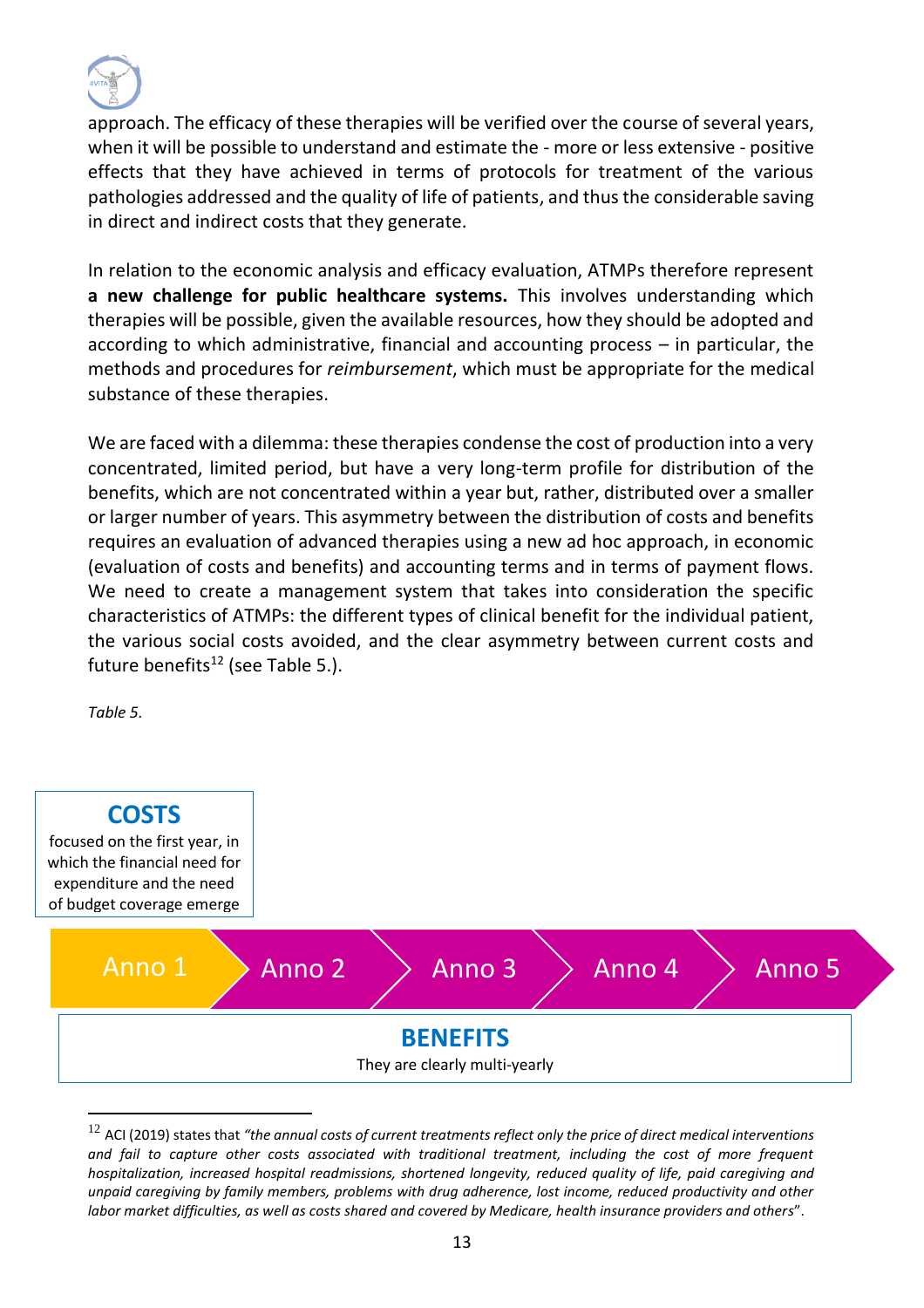

The significant economic value of ATMP therapies tends to generate a considerable potential impact in the future on public sector balance sheets and those of healthcare institutions. The complex situation of Italian public finance and the existing balance sheet constraints do not allow any particular room for flexibility in this area and may even create a naturally reduced readiness within part of the public health system to support the associated costs. And yet, the medical and economic importance of these therapies, despite creating sensitive issues for budgetary constraints, means that we need to find an appropriate and economically sustainable solution for the public sector, the healthcare industry and, above all, the potential patients.

The public sector must take on this challenge and deal with this new situation, because the dissemination of the therapies in terms of supply, the growing knowledge and awareness that will emerge quickly among patients, will create specific, increasing demand for these therapies and will in any case pose difficult dilemmas for public operators in relation to complex and sensitive economic, industrial and moral decisions.

The asymmetry between costs and benefits may delay the gradual and sustainable dissemination and adoption of more effective therapies and access to those therapies for patients. At least in the very short term, within the existing legislative and regulatory context, these therapies seem destined to be limited solely to particular, very restricted patient subgroups – a circumstance that will obviously cause very delicate problems in terms of choices for public healthcare institutions and inconvenience for potential recipients: **who, and using what arguments, will explain to potential patients that access to treatments is not possible for everyone? Who will decide the thresholds for access and using what criteria?** 

It should be noted that the evaluation of new technologies is a very complex process and that **the traditional reimbursement and budget schemes for coverage of the costs of these new protocols are inadequate and unsuitable** and could prejudice the availability of new therapies for patients in Italy. It therefore seems appropriate to study new systems for reimbursement and accounting of costs that are more suited to the innovative characteristics of these therapies in medical and technological terms. To guarantee patients access to this important therapeutic innovation, obviously within the limits of the available resources, we therefore need to develop new management models that go beyond the current system based on acute, recurrent pathologies.

We must therefore identify **an appropriate payment scheme**, which reduces the costs that can be borne by public health systems but avoids intense forms of rationing (or quite simply non-access) and enables rational, sustainable use of these therapies. It is also clear that comparison with other medicines is not possible, either in terms of efficacy, assessed in trials on limited patient populations, or in terms of price, because there are often no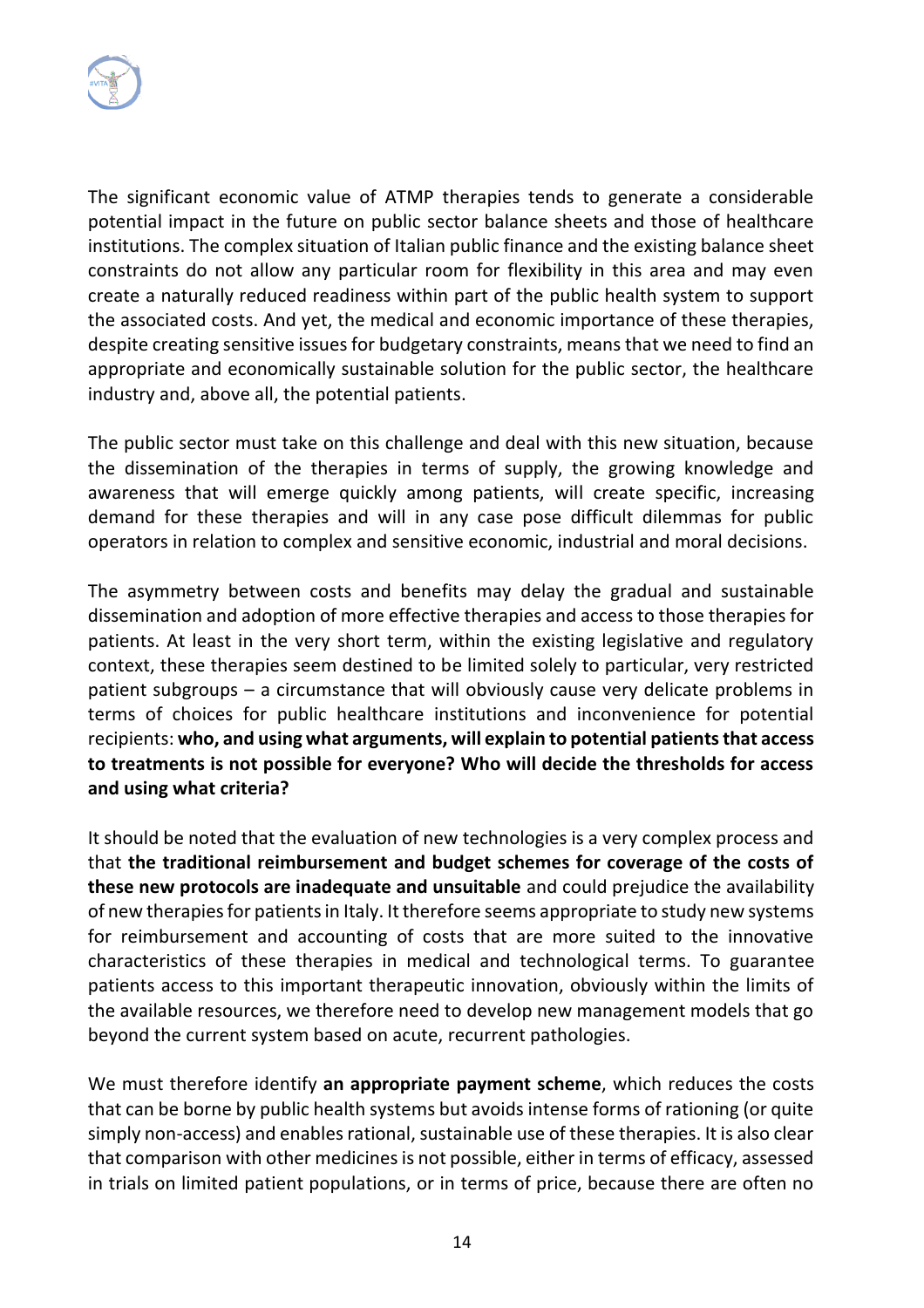

alternative treatments, or because the potential eradication or stabilisation of a disease has value in and of itself that is not easy to determine in monetary terms.

The distribution of the benefits of gene therapies over time means that we need to look at this over a much longer period than we do for traditional medicines, in the order of several years. We then need to define a new **method of funding for ATMPs, a payment model that is staggered and can be paid in instalments based on a system of annuities***<sup>13</sup>* . A similar payment scheme has been investigated and evaluated in several foreign trials (USA, United Kingdom, Spain, etc. $^{14}$ ) and in certain academic journal articles<sup>15</sup>.

The duration of the benefit should be estimated more precisely and should be consolidated and monitorable using a value- or outcome-based evaluation mechanism, thus making it possible to collect data on the efficacy of the therapies and define a payment programme that is appropriate and synchronised over time. Possible potential demand for these therapies should be estimated in general, not only in order to understand the cost profile that these therapies might generate over time for the public healthcare system, but also to define the possible patient groups for each therapy, and therefore the margins of choice and the optimal cost/benefit profile for each.

### **5 Structure of a new approach: which payment model for ATMPs?**

Academic research<sup>16</sup> and payers have currently developed payment schemes such as Management Entry Agreements (MEA), agreements for conditional access to the market for innovative and/or high-cost medicines, which make it possible to provide new treatments for patients, although with a degree of uncertainty because of the lack of information about therapeutic benefits and actual costs. In particular, the principal economic and financial techniques considered are the following:

- a. An agreement based on the clinical benefit expected from the new drug (outcomeor value-based scheme);
- b. Payment by result: payback of 100% for all patients who do not respond to the therapy (pay-for-performance-based);
- c. Annuities method: definition of an amortisation plan and a sustainable instalment profile;

<sup>13</sup> "*Amortization can be considered to be similar to mortgages or loans (credit market solutions), whereby the government (or another third party) issues loans to payers to fund the upfront bill, and then the health care payer pays instalments over time, in line with realization of the benefits (Philipson and von Eschenbach, 2014). An example of this type of mechanism can be seen in Spain, where the national government announced low-interest loans for regional payers to fund high cost HCV therapies* (APMHealthEurope, 2015)." (Nice (2017).

<sup>14</sup> See Nice (2013, 2017, 2019), Trusheim (2019), Icer (2017), Policy Report (2019).

<sup>15</sup> See among various articles Slocomb-Verner (2017); Jorgens-Kefalas (2017), Maes at al. ((2019), Salzman et al (2018), Hercher-Prince (2019), Duke-Margolis Center for Health Policy (2019), Cicchetti (2019).

<sup>&</sup>lt;sup>16</sup> The prospects for the various forms of payment and various costs and benefits are discussed, inter alia, in Slocomb-Verner (2017), Jorgens-Kefalas (2017), Hlavka (2018), Maes at al ((2019), Salzman et al (2018), Hercher-Prince (2019), Duke-Margolis Center for Health Policy (2019), Nice (2017, 2019), Trusheim (2019), Icer (2017), and Policy Report (2019).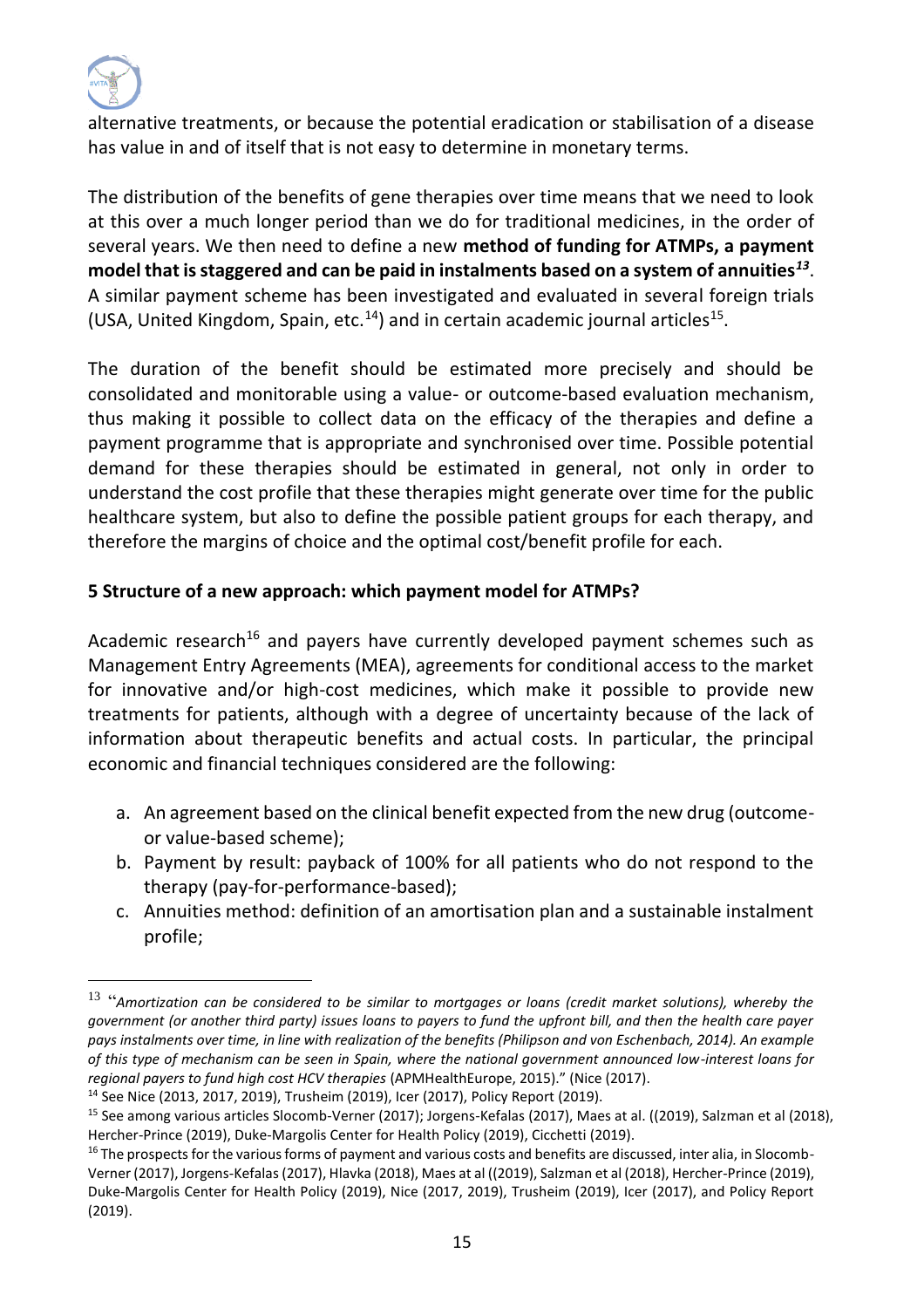

- d. Risk sharing (risk pools): use of a financial technique for optimal spreading of risk;
- e. The definition of discounting or rebate mechanisms (usually 50% for all patients not responding to treatment) and cost sharing (definition of discounts, including up to 100%, to be applied for the initial cycles for all eligible patients;
- f. Success fee: subsequent payment of 100%;
- g. Financial agreements (financial-based schemes), including with third parties;
- h. Capping: supply payable by the company if a certain capped value is exceeded.

MEAs are valid instruments that make it possible for the regulatory authorities to respond to the challenge of increasingly limited resources in the face of a continuous increase in the costs of new therapies. However, with the advent of new therapies**, it has become necessary to find a more appropriate payment scheme**: because these treatments are potentially curative or transformative, we need to think about them in terms of a much longer time horizon than for traditional medicines, in the order of several decades. Furthermore, comparison with other traditional medicines is not possible, either in terms of efficacy, assessed in trials on limited patient populations, or in terms of price, because there are often no alternative treatments, or because the potential eradication of a disease has value in and of itself that is not easy to monetise $^{17}$ .

### *5.1 The characteristics of an annuity scheme*

A payment scheme based on annuities ("Annuity Model") is based on a deferred payment model, with a mechanism for sharing of risk between the national healthcare system and the companies generating the possible clinical outcomes (verified using outcome indicators). This model would be based on the following elements:

- a. payment (upfront) by the national healthcare system of a percentage of the total cost of the therapy determined in advance (20%-30%), at the time when the one-shot is administered;
- b. payment of the remaining percentage of the total cost in a number of annual instalments (three/five) depending on the efficacy of the therapy (instalment period) $^{18}$ ;
- c. the national healthcare system pays for the therapy only on the basis of the outcome maintained over time. If the therapy is not effective, at any point during the instalment period, the subsequent annual instalments are not payable or may be suspended;

<sup>&</sup>lt;sup>17</sup> "Gene therapies are fundamentally different. By fixing the underlying causes of genetic diseases, gene therapies offer the opportunity to fully cure disorders instead of merely alleviating their symptoms. An added advantage is that instead of needing to follow a never-ending pharmaceutical regime, patients undergoing gene therapy often only need a single dose with little follow-up care required. […] **Payers, policymakers, and manufacturers must recognize that existing mechanisms to finance medical treatments and manage affordability may be inadequate** to cope with the growing number of gene therapies being introduced. To overcome this hurdle, stakeholders should collaborate on policies that create pricing and financing structures that maximize consumer access to these technologies while incentivizing further research and innovation". ACI (2019).

<sup>&</sup>lt;sup>18</sup> Naturally, the percentages of the instalments may be variable and not fixed, as for the case of accelerated amortisations, to reflect prepayment of costs in the initial years or higher post payments in the final years, to appropriately consider the success and potential efficacy of the therapies.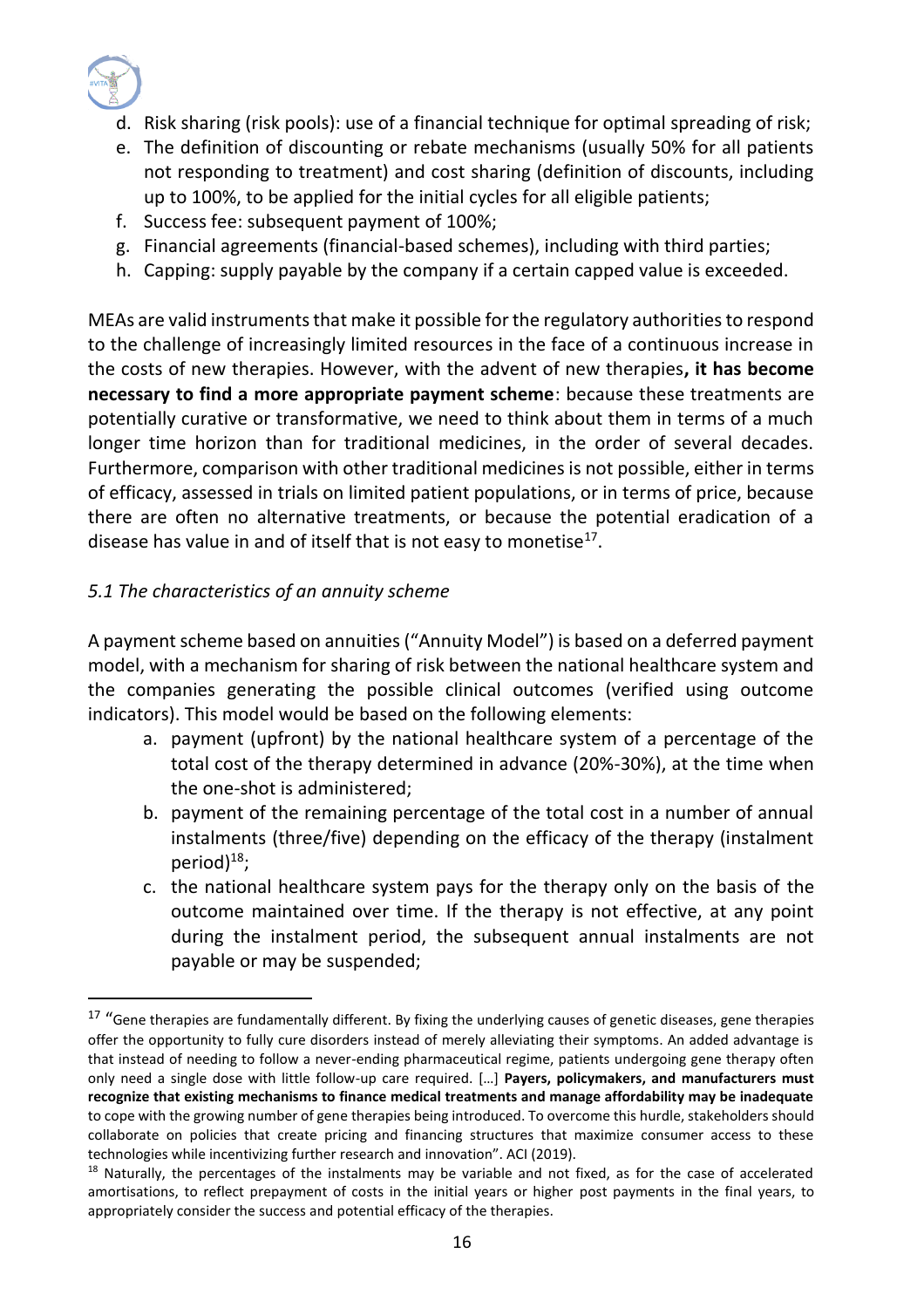

- d. the national healthcare system risks only the payment of the upfront percentage*.* The producer companies risk the remaining percentage of the cost of the drug in the case that it is not effective for that specific patient;
- e. naturally, when the therapies are adopted, we will need to study, define and share the criteria and procedures for determining the efficacy of those therapies over time and the appropriate revisions.



*Table 6. Instalment payment model*

**This model would allow the NHS to bear the costs of a new therapy over time, as in the case of chronic therapies**; therefore, in line with the benefits obtained in terms of health and could allow the NHS to allocate health resources in the short to medium term to the resolution of further treatment needs ("unmet medical needs") (see Table 7.). The percentage of expenditure that is subject to accrual for the purchase of ATMPs by the NHS could be considered a substantially investment expenditure and therefore be as such accounted for.

*Table 7. Long-term budgetary impact*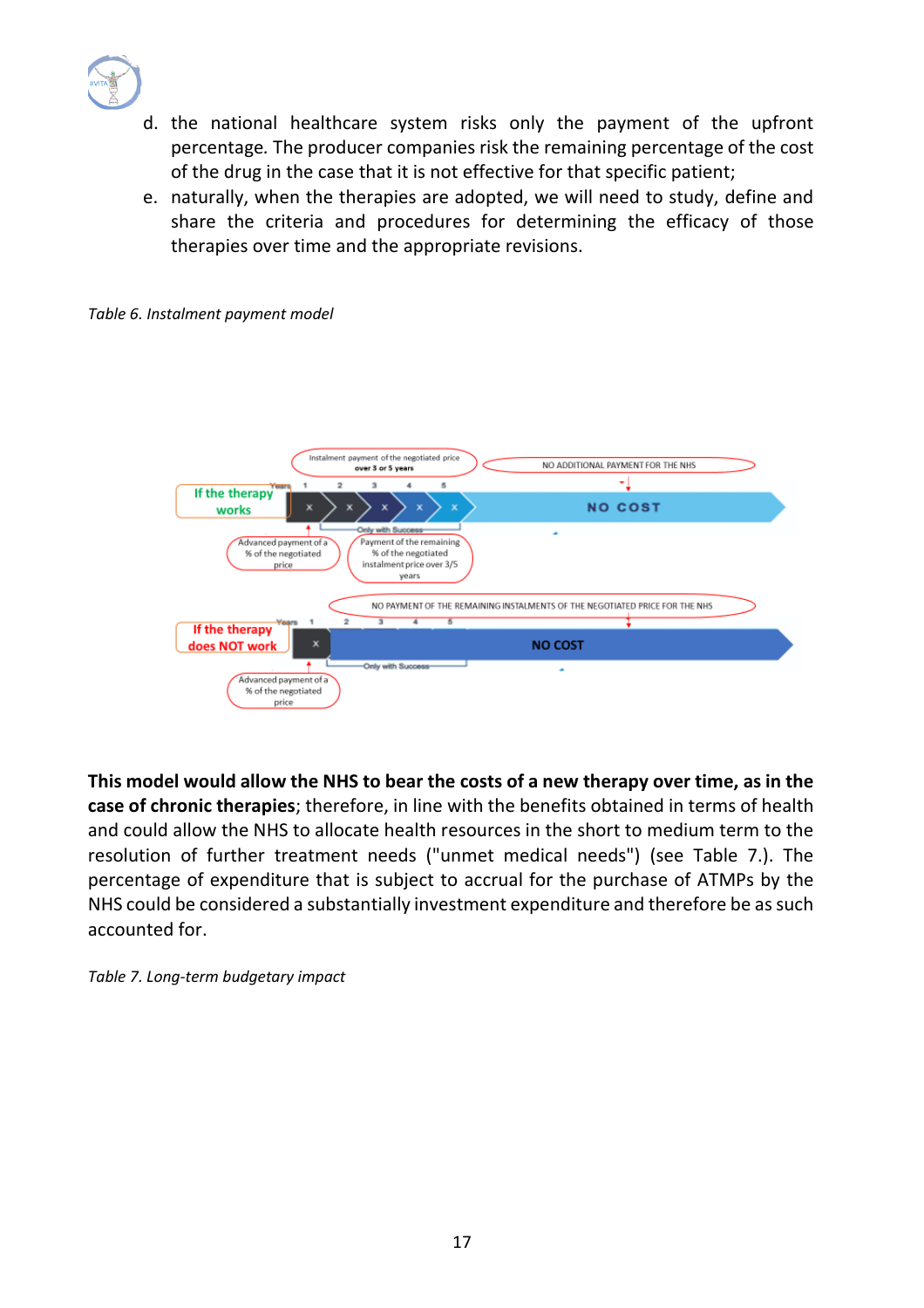



In studying the proposed Annuity Model, the following should be considered:

- the importance of identifying very clear and distinct KPI/clinical end points for payment by result (for example, survival or parameters that can be measured and determined objectively simply in clinical practice);
- the determination of the model must include a definition of the type of pathology treated by the ATMP and the cost of treatment (pharmacological therapies and other forms of assistance) for alternative therapies already available;
- the instalments must be real annuities, and each must fall due in a different accounting year. It is true that the current system uses the accrual system (based on annual spending commitments), but the logic of instalments makes deferred payments very useful for the final payer, even in the current situation;
- the introduction of AMPTs should take place in a context involving a careful evaluation by appraisal bodies of the impact, in terms of **benefits, on the direct and indirect costs of the therapies in question**. The medical cost and pharmaceutical cost must also be correlated (avoidance of silo logic).

### *5.2 The impact of the Annuity Model on pharmaceutical governance*

The Annuity Model appears to be compatible with the reference legislative framework, in terms of regulatory aspects and governance, and with the principles of the Procurement Code. Specifically:

a) in regulatory terms and in line with price and reimbursement agreements, a contract term of 24 months or even only 12 months would not be an obstacle to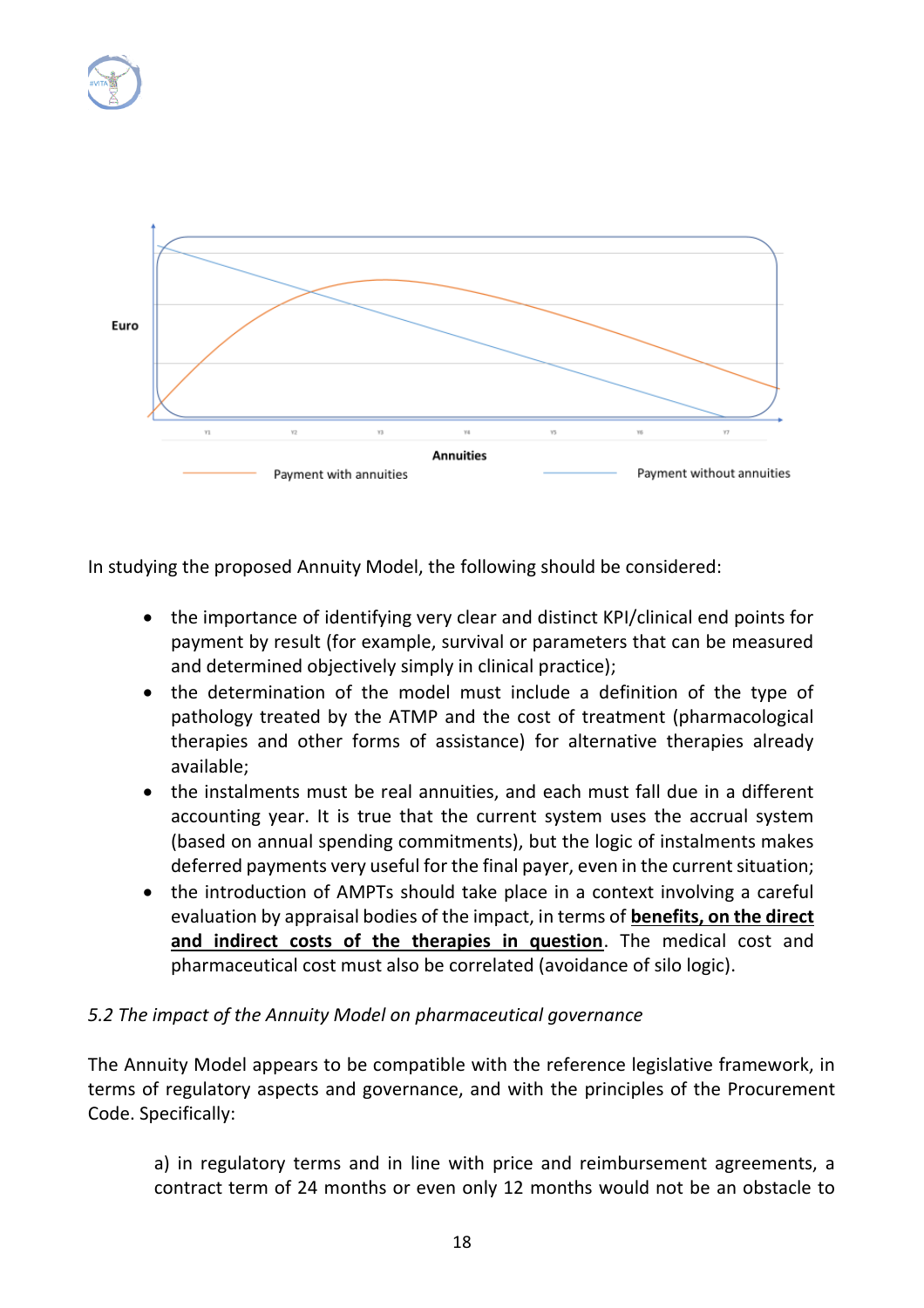

deferred payment of the price. Indeed, in such a case, notwithstanding the original term of the contract, only the obligation – moreover for the hospital – for deferred payment of the price would remain in force and survive the dissolution of the contract, as implemented upstream in the corresponding supply contract;

b) in terms of governance, also, payment of the deferred price would not seem to conflict with an annual payback system determined on the basis of market share, where, for the purposes of calculating that share, the price "instalment" for the reference year could be calculated and not the entire price. Similarly, for innovative drugs, the base would only be calculated in terms of the price instalment payable for the reference year and only that price instalment would be used to determine the market share (i.e.: of turnover) and the quantification of the company budget and corresponding payment;

c) in the absence of methodologies adopted to date by the AIFA, within the meaning and for the purposes of new governance and, therefore, associated with the allocation of market share and calculation of the corresponding payments, it is not however possible to exclude the potential emergence of critical factors in relation to the implementation of deferred payment models over the years;

d) in terms of hospital supplies, where a single drug is available for a given indication, the corresponding supply to institutions would be based on a contract concluded following direct negotiations with the reference company and that contract could easily lay down terms for deferred payment over time and in tranches;

e) similarly, deferred payment over time would not conflict with the principles of the Procurement Code, in cases where a drug must be supplied on the basis of an award process and a tender procedure. Specifically, this method would not already apply on the basis of a provision in the tender documentation, but rather because it is inherent in the reimbursement conditions for the drug and, therefore, stipulated upstream in the price and reimbursement agreement concluded with the AIFA, through natural integration of the procurement conditions, along the lines of what happens for MEAs. This is of course subject to the possibility that tenders may in the future include possible terms for invoicing and payment that are differentiated for specific types of drugs.

### **6. A possible solution for distribution of the price between current expenditure and investment costs**

The fundamental point, therefore, is the distribution of the price paid for the drug into two separate amounts. The first amount should incorporate the component to be considered for deferred use, and thus the amount to be posted as investment expenditure. The second should represent the amount to be posted as current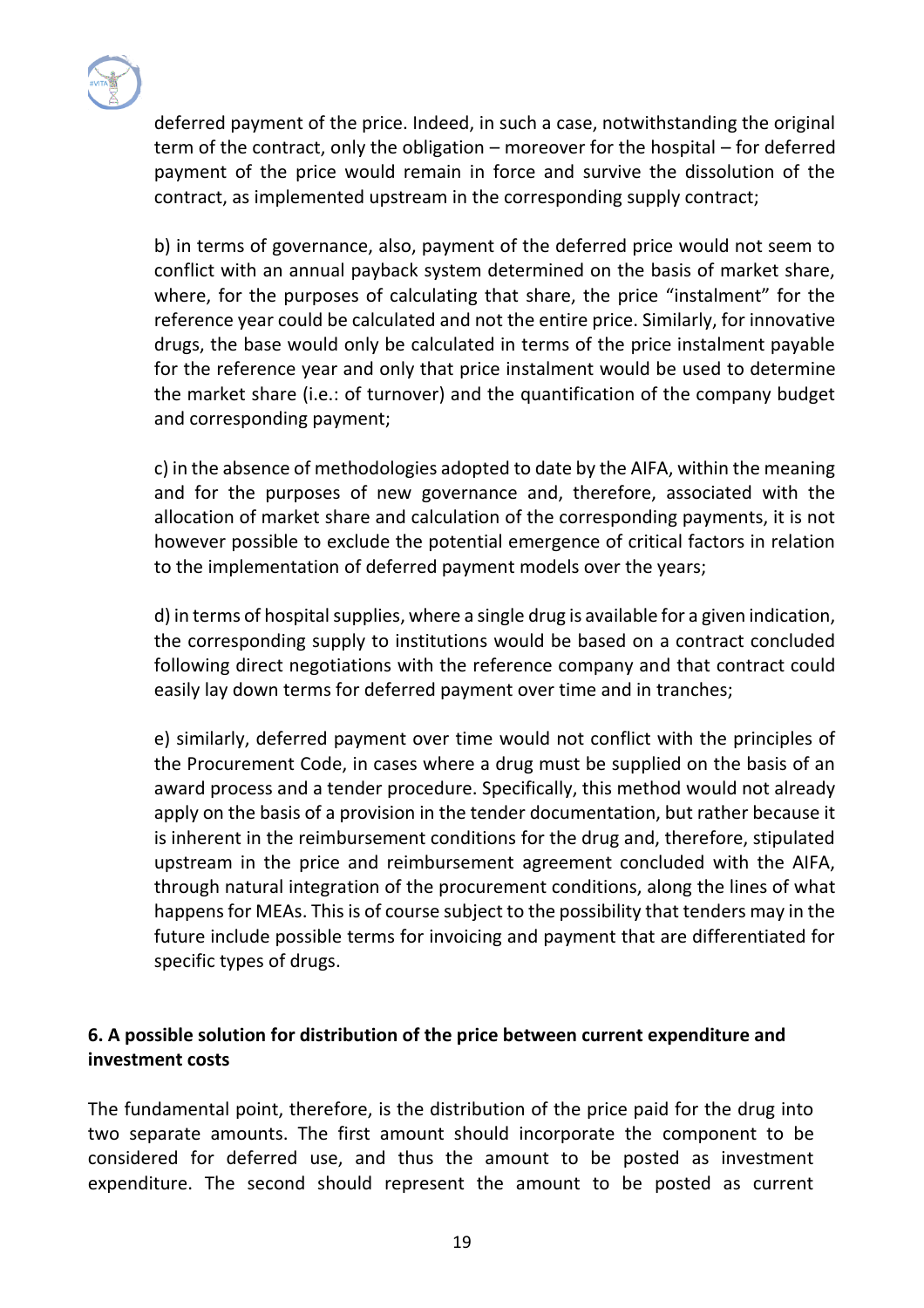

expenditure, and therefore included in the national accounts for the year in which payment is actually made.

For this purpose, it is essential to identify robust criteria to enable a clear, unambiguous distinction between these two amounts, for which the accounting treatment has significant repercussions for the Government's balance sheet.

The approach should therefore start with the determination of criteria that identify the expenditure associated with ATMPs as an investment applicable to more than one year. To identify the criteria, the following elements should be taken into account:

- the time distance measured in years between the point of initial payment and the final point when the benefit will be enjoyed;
- to determine this period, the durability of the beneficial effects of the treatment must be measured;
- to measure durability, it is possible to: (i) use the evidence emerging from product registration studies that, in general, refer to relatively short time horizons (between one and three years on average); (ii) take into consideration all subsequent data (including real world data) collected by the company and from independent research on the duration of the effects; (iii) consider the observation period considered to be sufficient by the regulatory authorities for pharmacovigilance purposes; (iv) use an evaluation of the characteristics of the mechanism of action of the therapy that demonstrate its "curative" or "transformative" nature with the corresponding implications in terms of duration and significance of the health effects;
- lastly, it is necessary to identify an index of certainty/uncertainty of durability corresponding to the "discount rate" to be applied to the net economic benefit value (emerging costs – ceasing costs) spread over the hypothetical period of durability.

The identification of the correct starting discount rate is subject to a series of variables including the time horizon, but also the socioeconomic context in which the analysis is conducted<sup>19</sup>.

The discount rate, in this case, can be defined using the rate normally used in pharmacoeconomic analysis $20$ , corrected to take into account the level of uncertainty calculated using the method described above. Uncertainty will tend to increase with the reduction in the robustness of the evidence available at the time when the degree of reimbursement is determined and, therefore, the negotiated agreement is concluded and, consequently, this will lead to a higher discount rate.

<sup>19</sup> See in this regard, Attema AE, Brouwer WBF, Claxton K. Discounting in Economic Evaluations *Pharmacoeconomics*. 2018 Jul;36(7):745-758.

<sup>&</sup>lt;sup>20</sup> Nationally, the Guidelines for Economic Evaluations of the Italian Association for Health Economics (AIES) suggest that benefits and costs (or net benefits) should be discounted by a percentage of 3%/year (as shown by the study by Attema et a., see footnote 16).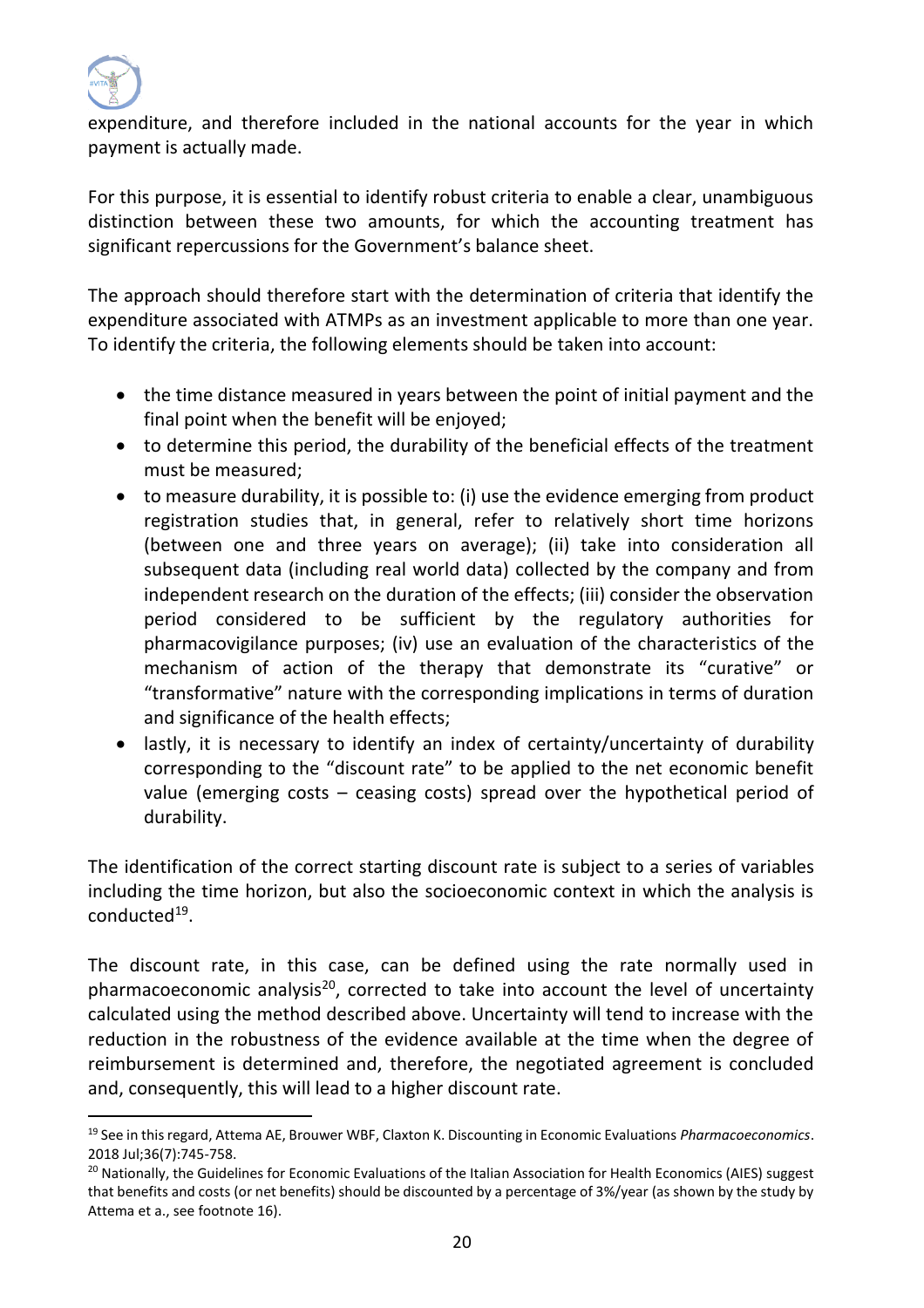

For example, considering a period of durability of the effect estimated as 40 years, and the availability of evidence that testifies to the durability of the effect for example for ten years (such as ten years disease-free living for the first patient treated and evaluated) and where the mechanism of action of the drug promises to "cure" the morbid condition, the first nine years are discounted at a rate of 3% (value stated in the AIES guidelines), and from the 11th to the 39th years the rate will increase progressively until it reaches 100% in the 40th year.

It will therefore be possible to distinguish the component of expenditure that will refer to the first year and will be considered as "current" from the component to be considered as investment expenditure. The proportion will obviously be variable and the amount of "current" expenditure will increase progressively as the uncertainty associated with the durability of the effect over time increases.

### **7 Accounting and balance sheet criteria**

It is therefore clear that to guarantee access for patients to advanced therapies, it will be necessary to define an innovative approach to determining price and reimbursement practices and, in any case, profound modifications to the mechanisms for supply, reporting and funding of medical treatments. The various alternative methods of funding have different objectives: reducing the total cost of these therapies, identifying accounting procedures that can be shared as fairly as possible between governments and pharmaceutical companies, increasing opportunities for access for patients and, above all, distributing the cost of therapies over time, in economic and financial terms, in a manner that is efficient, appropriate and sustainable<sup>21</sup>.

As we have seen, the most important aspect of ATMPs is that, **because there are clear elements of an expenditure with benefits deferred over time, they can in fact be considered investment expenditures.** The prolonged distribution of benefits over time suggests a need to identify an economic and accounting distribution of costs that is more harmonised and in line with the achievement of the benefits. **ATMPs generate a clear asymmetry between the payment of the costs and the emergence of the benefits**: the former are concentrated essentially in a specific year, the first year, in which the financial requirement for the expenditure emerges and needs to be covered in the budgets. The latter are, however, clearly multiannual.

<sup>&</sup>lt;sup>21</sup> See Hercher-Prince (2019) "One-time treatment is a common theme—and, indeed, often the raison d'etre—of gene- therapy treatments. Gene-therapy treatments **may drastically alter our medical and reimbursement systems because they have the potential to be one-time, curative treatments**. However, for the same reason, a **pharmaceutical company must recover all of its per-person investment in research, development, and cost of treatment from a single payment rather than spread them over time**, as in the typical model of ongoing treatment or lifetime care".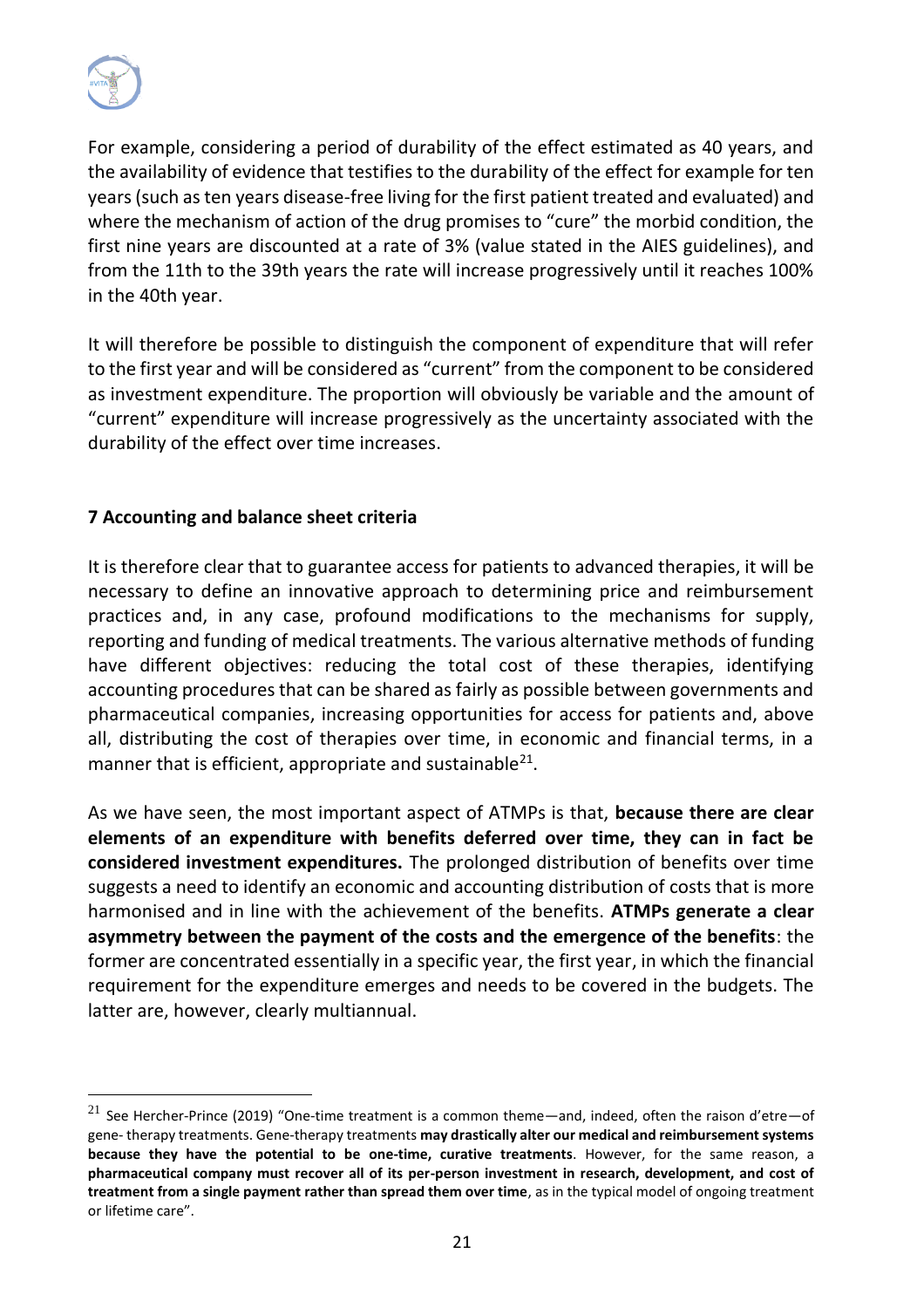

Traditional medical therapies and medicinal products are evaluated at an upfront cost and using a cost/efficacy approach. Reference is generally made to the patient population and estimates are often based on expenditure requirements committed in individual budget years. The development of medicine, medical research and life sciences based on DNA will result in the emergence of more therapies with a systematic impact in the medium/long term. A traditional cost/effect criterion, and above all one applied solely in terms of annual budget, therefore appears inadequate and incompatible with the Annuity Model analysed above (which, as we have seen, would make it possible for the national healthcare system to support the costs of a new therapy over time and, therefore, in line with the benefits obtained in terms of health, thus making it possible for that system to allocate resources in the short and medium term to resolving unmet medical needs), and therefore requires the definition of a new approach.

The use of a budget impact analysis seems to be able to offer interesting prospects. However, this approach must be synchronised with the budget of the healthcare systems – and more generally public budgets – which are based on annual expenditure commitments (accruals method). In the case of ATMPs, we therefore need to adopt a view based on the time horizon during which the economic and financial impact of the various expenditure items will be felt, and that is multiannual. An appropriate compromise must be found between the annual dimension of budgets and the accrual of costs and benefits in the healthcare sector, which clearly exceeds a period of just one year<sup>22</sup>.

The current budget procedures are very clear-cut and do not envisage exemptions from the budget principle of accruals and budget commitments<sup>23</sup>. The rules for preparing the national budget require that the cost of a medicinal product or therapy be posted in full in the budget for the year, on the basis of the budget commitments defined. That expenditure may even be settled and paid in subsequent years, but the total amount must be posted in the year in which it is committed. The accruals principle identifies the criterion used to allocate the costs and the effects of the activities of the various public administrations undertaken in each year (accounting year), irrespective of financial and cash movements. The consequence of the operations must be posted in the accounts and assigned to the financial year to which those operations relate, not to the financial year

<sup>22</sup> "*Budget impact analyses should be presented for the time horizons of most relevance to the budget holder. They should accord with the budgeting process of the health system of interest, which is usually annual. The framework should allow, however, for calculating shorter and longer time horizons to provide more complete information of the budgetary consequences. A particularly useful extension of the time horizon for a chronic health condition is to reflect the impact that might be expected when a steady state would be achieved if no further treatment changes are assumed. This will vary with the condition and with the impact of the new intervention, but will generally be longer than the current budget period because of costs and benefits that accrue over time. Although time horizons that go beyond a few years are subject to considerable assumptions, they may in exceptional cases be required to cover the main implications of the health condition (e.g., some vaccinations). In any case, results should be available disaggregated over time in periods appropriate to the budget holder (e.g., annual, etc.). Hence, to be most useful, the output must be the period by period level of expenses and savings rather than a single* "net present value", Mauskopf et al. (2007).

 $^{23}$  See Law No 196 of 31 December 2009, which governs the criteria used to prepare the government budget, and Law No 243 of 24 December 2012 and Law No 163 of 4 August 2016, which update and review those criteria.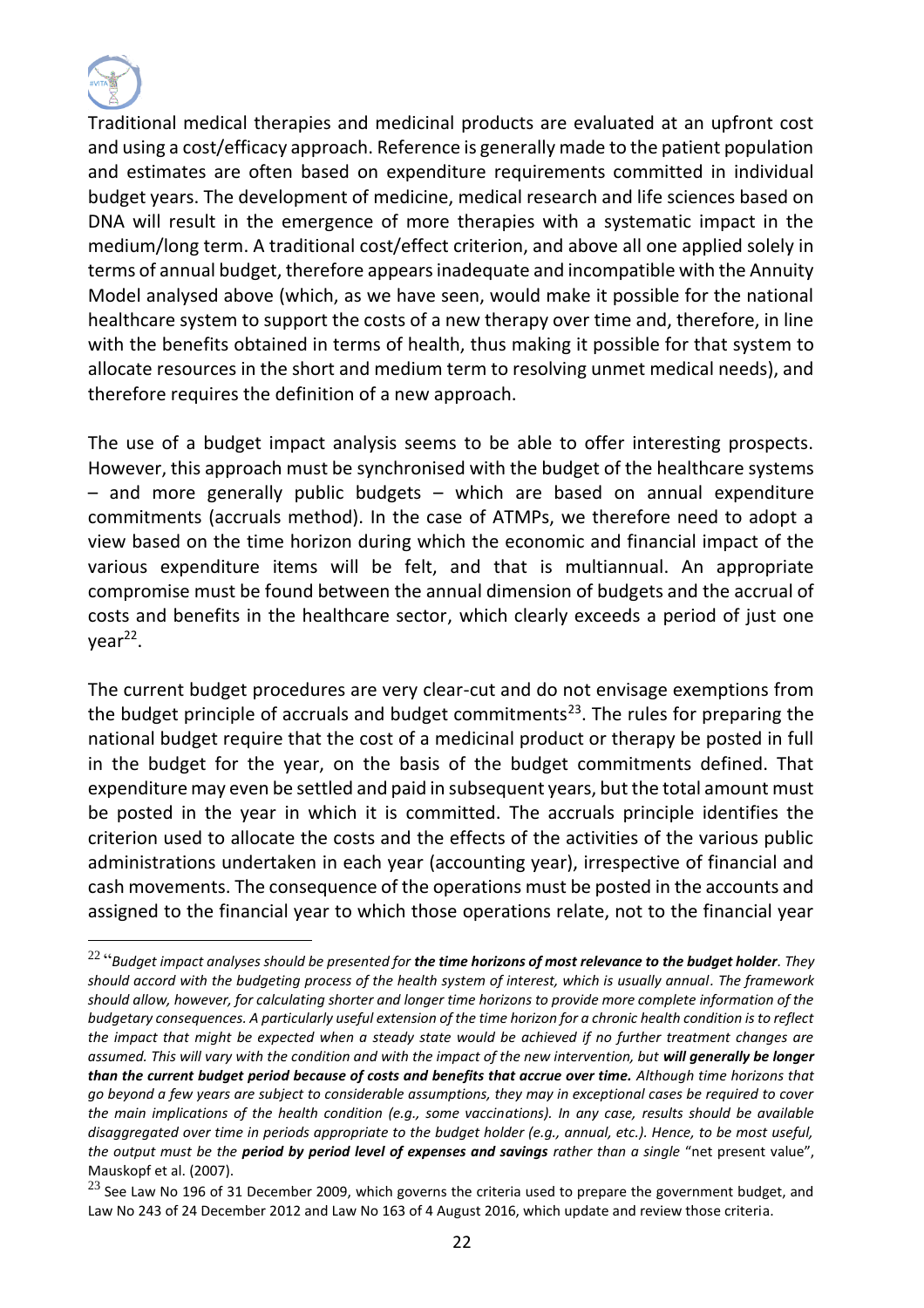

in which the corresponding financial movements will be shown (which is recorded in the cash-flow statement).

The Government and other public administrations have two balance sheets: **the financial balance** sheet shows the legal obligations (expenditure commitments) created in a given year, while the cash-flow statement records the actual outflows (payments). The accruals principle requires that transactions be recorded in the period in which they are created, irrespective of when payment takes place. However, **the cash-flow principle** only considers the costs and revenues for which there is a financial impact (resulting in a monetary movement). Inflows and outflows are recorded at the time when the conditions giving rise to the economic effects of the expenditure decision occur, and thus when the commitment is effectively made, irrespective of the point when the payment actually takes place. This procedure and the unique, annual nature of the Government's balance sheet do not preclude the possibility that a payment staggered over several years might per se be admissible<sup>24</sup>.

The bulk of healthcare expenditure is considered to be current. This is clearly indisputable for many expenditure items – personnel, salaries, etc.. But it is even clearer that an increasing share of therapies and new medical protocols are assuming visible characteristics of expenditure for investment. The spread of the COVID-19 epidemic has now demonstrated clearly that healthcare is a fundamental investment for any country and determines its sustainability and its economic and social success. A growing and substantial portion of healthcare expenditure shows clear characteristics of investment, able to generate benefits over a multiannual time horizon. This significant component of investment in healthcare expenditure is obviously not easy to estimate. As indicated in the public accounting standards (see RGS 2019), investment expenditure identifies all expenditures that have a direct or indirect effect on the formation of national physical, human and resource capital. In the current definition, public investments are represented by the "*volume of expenditures that the Government, the regions and the public administrations incur with the objective of increasing the stock of physical and technological capital available to the country*".

As we know, the distinction between current expenditure and capital expenditure is not easy and simple and is a question that economists have been debating for decades. In

<sup>&</sup>lt;sup>24</sup> As stated in the General Accounting Standards (RGS) (2019), the resources appropriated in the expenditure estimates are committed using a process broken down into four successive phases: commitment, validation, authorisation and payment. "The allocation of financial resources made available by the balance sheet estimates has some room for flexibility, which make it possible to combine the management and implementation function with the authorising nature of the budget law. These margins were established by Law No 196 of 31 December 2009 and other related legislative sources. Other than by potential new financing laws or by legislation introducing new levies, which must be approved by Parliament during the financial year, the forecasts imposed by the budget law may be modified using other legislative or administrative instruments. The Public Finance and Accounting Law stipulates that the budget balancing law is the principal legislative instrument used to act on the balance sheet during the financial year. That law sets out the values for variations – compensatory, between programmes within a single mission – in the financial balance sheet and cash-flow statement, which may modify the estimates only for the current financial year."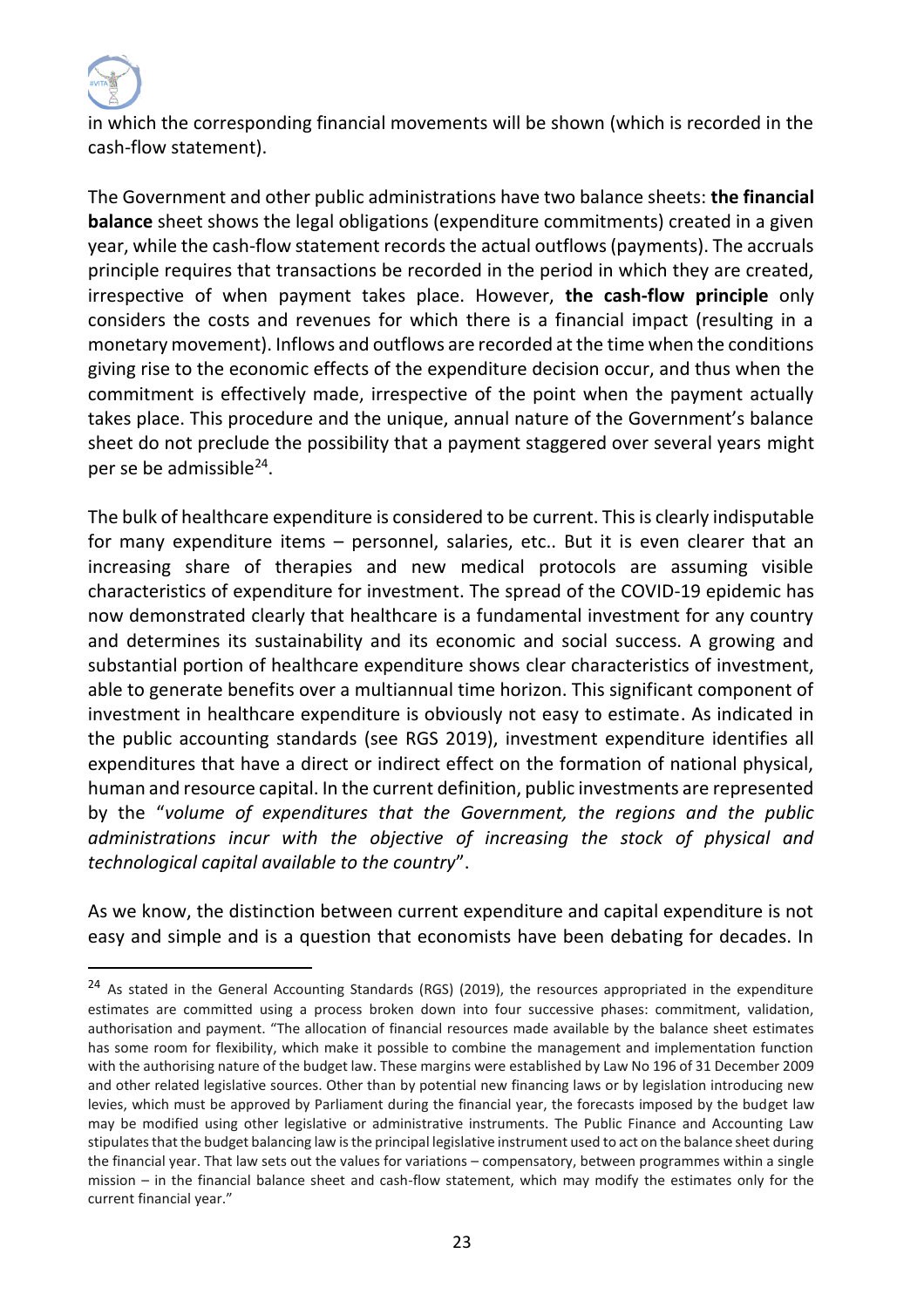

general terms, we can say that the distinction remains complex and controversial, because it is essentially based on a determination of the different durations of the effect generated by good and services obtained through various expenditures. Indeed, on the basis of this distinction criterion, expenditures are current if they relate to the purchase of goods and services for which the "*economic utility is used up in the accounting year in which the expenditure took place*". Capital expenditures, however, are those for which this effect lasts for more than the year concerned and is passed on over several years.

While we have provided evidence in the previous paragraphs of the intrinsic characteristics of advanced therapies that enable their classification, at least in principle, as investments, from a purely Government accounting point of view, can ATMPs be considered an investment expenditure? And how much expenditure should be committed in the year and how much in other periods? In a certain sense, ATMPs can be likened to gross fixed capital formation, namely the category of acquisitions of movable property, machinery and equipment (the budget item to which advanced therapies can be allocated is equipment).

The need to consider the investment component of certain public expenditures is clear and already emerged some time ago in discussions on public accounting and in the harmonised national accounts system among countries adopted by the UN (SNA) and in the European Union. For example, it has been recognised that a portion of expenditures for defence are primarily expenditures for investments and not current expenditures. It is clear that public accounting procedures must be better harmonised and shared among the various nations. It may also be necessary to conduct an extensive review of the public accounting criteria used in procedures to calculate national income and national statistical accounts.

Of course, raising this aspect should not be interpreted as a clever expedient for circumventing the limits and public finance constraints of the balance sheets of modern states. Within the EU, for example, there has always been scepticism about exclusion of expenditure for investment from the criteria in the Stability Pact and public accounts supervision, not only because of the difficulties involved in estimating this, but especially because of the fear that the difficulty in defining and determining the characteristics of expenditures for investment would stimulate the various nations to practice forms of creative accounting. It is clear that expenditure for education and, even more, healthcare expenditure has an indisputable investment component, given the effect that they can have on available human capital and productivity.

It is also appropriate to highlight the fact that, in addition to the increasing adoption of multiannual budgets, for policy and budget programming purposes, and simply for the budget in general in many public budgets, the last two decades have seen the widespread use of various different innovative estimation methodologies based on forms of generational accounting, which evaluate the effects of expenditure and taxation decisions not just for the financial year but also in terms of the effects over the life cycle, on the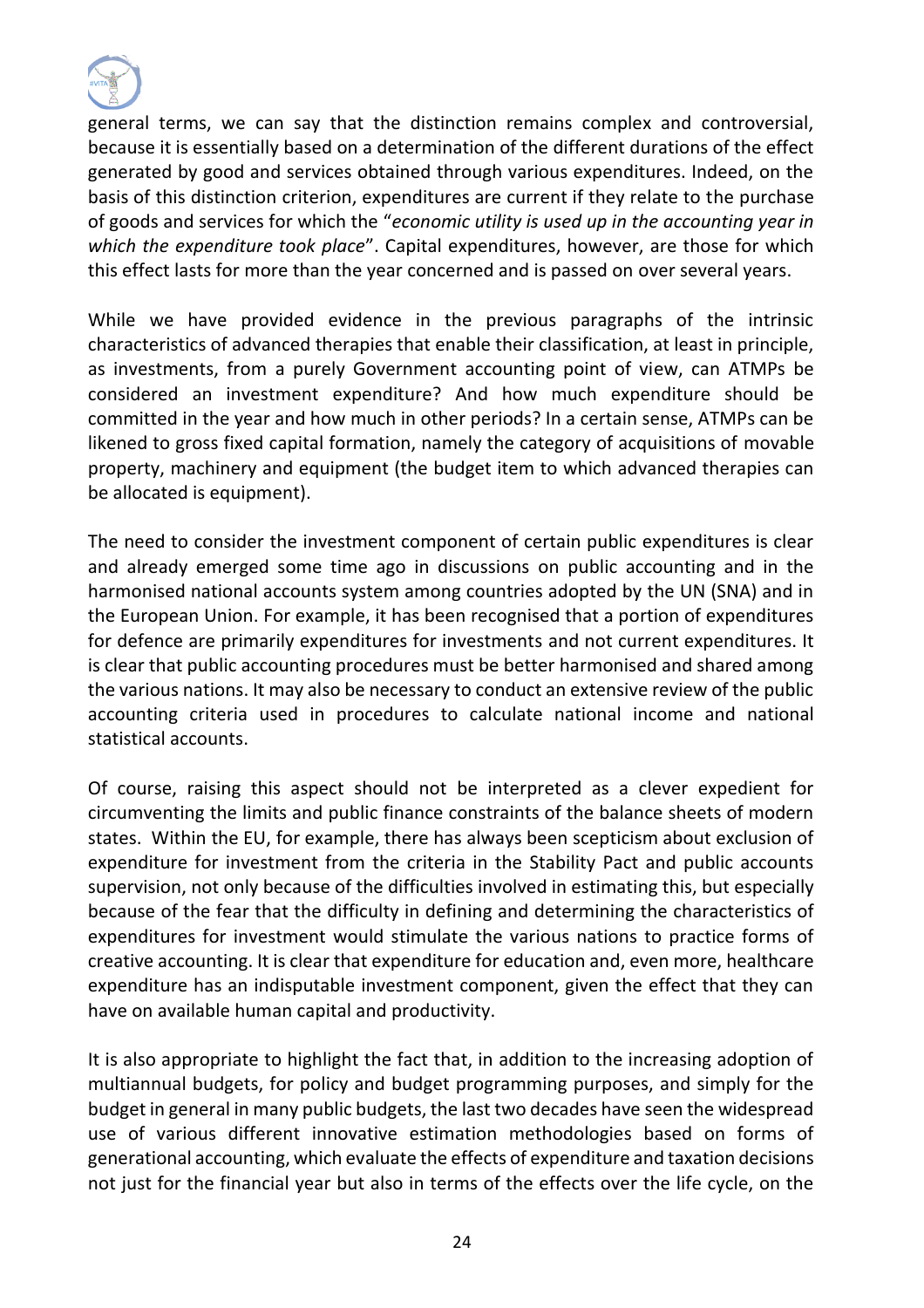

basis of an estimation of the effects on various age cohorts<sup>25</sup>. These exercises are generally performed for pension systems and environmental policies, with an estimation of the economic effects of certain budget choices for one or more generations. A general spread of these exercises does, however, seem unlikely: given the time inconsistency in estimating the effects of specific policies, over the life cycle of various age cohorts, governments are interested in considering only the short- and very-short-term effects of budgetary choices and expenditure decisions, associated with the likelihood of reelection. However, it is clear that health and the estimation of the effects of healthcare policies on the life-cycle profiles of individuals – for specific age cohorts – is a central issue, if not the most important, of the effects of public policies over time, which can prove the economic and social sustainability of alternative economic choices and different life models.

Yet this time, above all because of the effect of the global COVID-19 epidemic we are experiencing, a different approach, one that is more realistic and appropriate, seems to be necessary and essential. Advanced therapies are different from traditional medicines, aiming to provide a definitive cure for various pathologies with systematic and lasting effects. An improvement in living conditions tends to have obvious effects on human capital and thus on capital stock.

Legislative Decree 118/2011 (so-called "Decree 118") has considerably innovated the financial and economic accounting rules of the Regions, Local Health Authorities, hospitals and Ircss. The aim is to achieve greater control of public finance balances by the central government, with the provision of precise economic, financial and equity rules for the preparation of financial statements and the evaluation of expenditure and revenue. This step was mandatory in order to avoid situations of financial instability of decentralised entities, especially in the health sector, which has been characterised by huge deficits and considerable budgetary imbalances.

Decree 118 clearly provides for the assimilation of Local Health Authorities and hospital companies to a private operator with the extension to these entities of the economic asset accounting: beyond the financial accounts, it provides for the preparation of a profit and loss account, a balance sheet and a multi-annual budget to give full account of the budgetary evolution of these entities and to put the various balance sheet items under the control of the Mef. It has therefore been provided for the definitive assimilation, with a few exceptions, of the financial statements of the Local Health Authorities and hospitals to the civil law principles for the preparation of financial statements. Therefore, a number of precise rules have been introduced that provide for a precise and constant monitoring in real time of the trend of the budget balances of health institutions and their effects on public finance balances.

The provisions of Decree 118 also provide for the preparation of consolidated financial statements in such a way as to ensure full reconciliation and "reconciliation between the

<sup>&</sup>lt;sup>25</sup> See Auerbach-Kotlikoff (1999).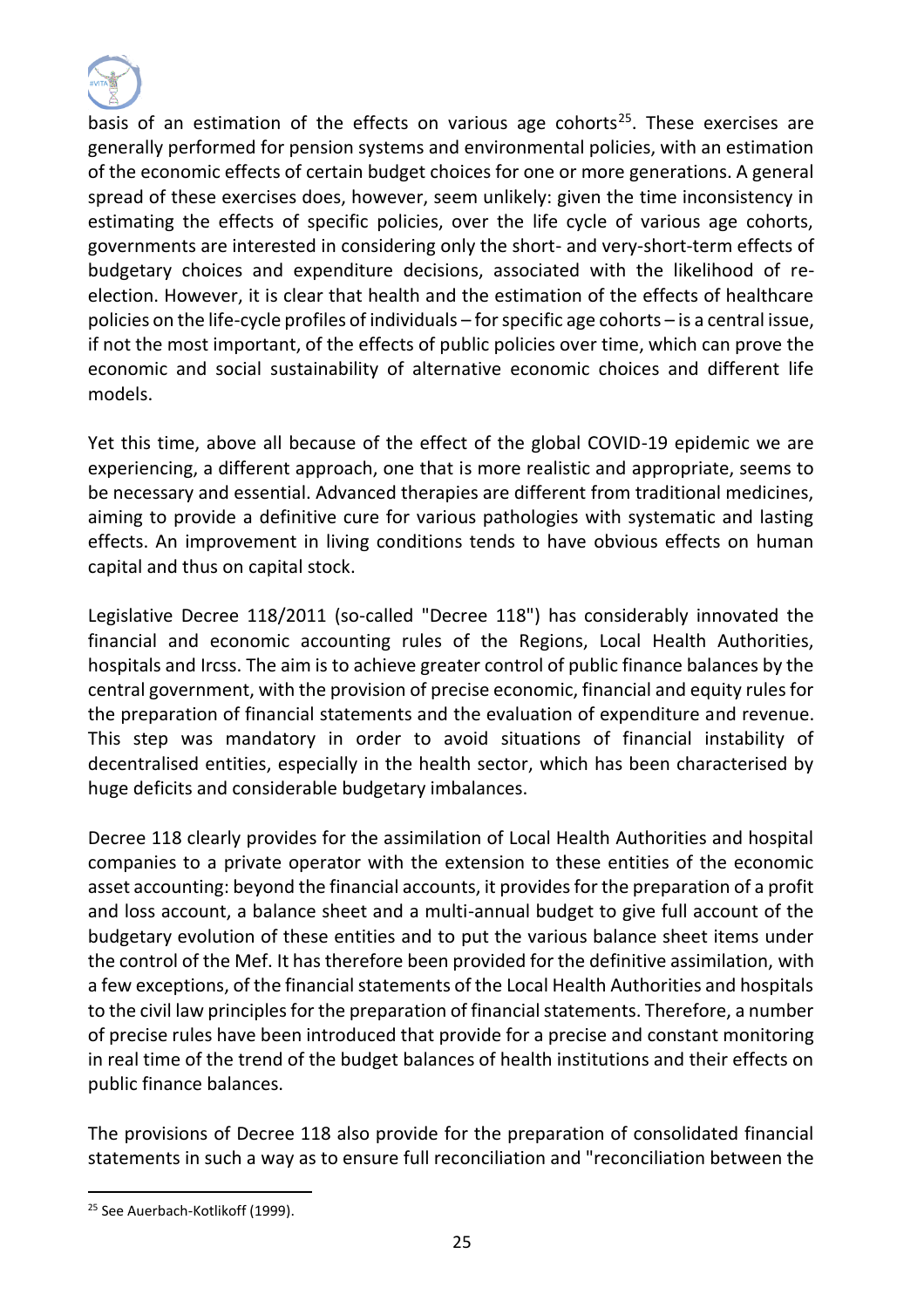

items written and accounted for in terms of economic and financial accounting and those recorded in terms of financial accounting".

Article 25 of Decree 118 provides for an annual economic budget in an explicit manner: "1. The bodies referred to in Article 19(2)(b)(i), where the conditions laid down therein are met, and (c) shall draw up an annual economic budget, consistent with the health and economic-financial planning of the region. 2. The annual economic budget shall include a projected income statement and a projected cash flow plan, drawn up in accordance with the income statement and cash flow statement formats provided for in Article 26. A detailed income statement shall be attached to the forecast profit and loss account, in accordance with the EC format set out in the Ministerial Decree of 13 November 2007 and subsequent amendments and additions. 3. The annual economic budget is accompanied by explanatory notes and the investment plan".

Article 26 also provides for the financial statements and the financial statements of the NHS entities:

"1. They comprise the balance sheet, income statement, cash flow statement and notes [...].

2. The financial statements drawn up by the entities referred to in Article 19(2)(d) shall be submitted to the Board of Directors of the entity for approval.

3. In order to give a uniform structure to the items in the annual economic budget and the annual financial statements, as well as uniformity to the values included in these items, the entities referred to in Article 19 (2) (c) and (b) (i), where the conditions laid down therein are met, shall draw up the annual financial statements according to the specific layouts set out in Annex 2, which form an integral part of this legislative decree. The entities referred to in letter d), paragraph 2, of Article 19 shall adopt the same financial statement formats, adapting the notes to the financial statements and the report on operations to the specific features of their operating area".

The most essential point, however, comes with art. 56 of Legislative Decree 118/2011 where the aspect that is most relevant for the analysis conducted herein appears. The article states that for expenditure commitments: " 1. **All legally perfected passive obligations, from which expenses for the region derive, must be recorded in the accounting records when the obligation is perfected, with allocation to the year in which the obligation matures, in accordance with the procedures provided for by the applied principle of financial accounting in Annex no. 4/2**. Expenditure is recorded in the accounting records even if it does not give rise to actual cash movements. 2. The commitment shall constitute the stage of expenditure at which the completion of a passive legal obligation is recognised, and the reason for the debt, the amount to be paid, the creditor, the specification of the obligation entered into on the budget appropriation and the due date shall be determined. 3. Expenditure commitments shall be entered into within the limits of the respective appropriations entered into in the budget appropriation and booked to the financial years in which the obligations are due.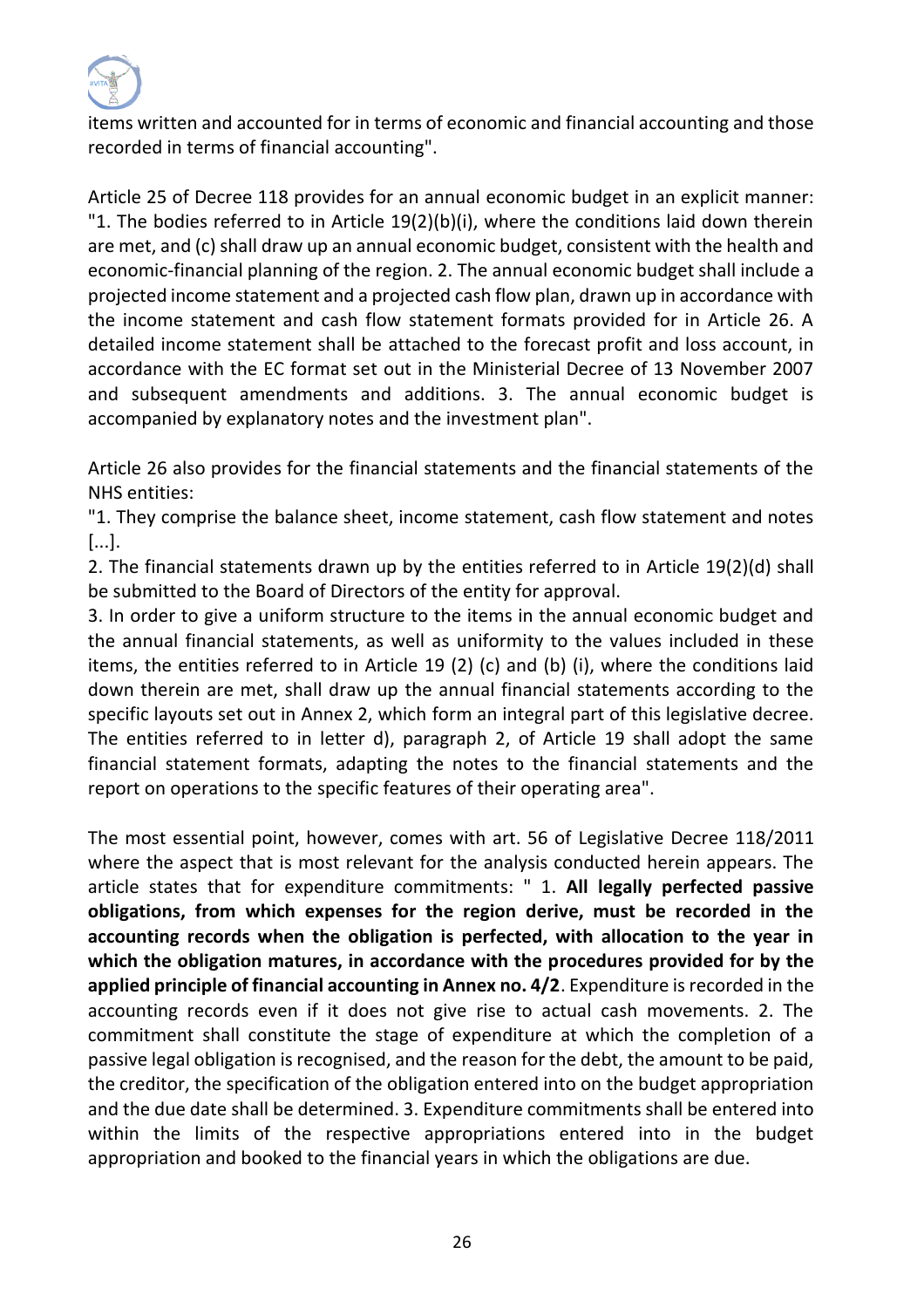

Therefore, an expense is in fact committed only when the legal obligation is "completed" and is charged "to the year in which the obligation matures". The effect of this rule is that it will no longer be possible to refer to the current year "legal obligations that have not matured in the same year"<sup>26</sup>.

Therefore, the provision provides that the entire amount of the amounts allocated and committed, regardless of their financial manifestation, is entered in the financial statements in the year in which the commitment is completed. This provision, with the provision of a precise guideline on the accounting of current expenditure, should make it possible to have greater control over expenditure and the effects on public finance balances for the decentralised bodies and the central state.

The question is, however, how to correctly account for and budget investment expenditure. The tenor of the **rule seems to confirm that the recording of investment expenditure should not take place in the year in which the financial cover is identified, but follow the rule of the state of progress that will gradually mature, typical of investment expenditure**. The objective of the rule seems clear: that is, to minimise the formation of passive waste and to make the public budget more transparent.

The crucial point for ATMPs is therefore whether they can be considered as an investment expenditure, which produces benefits over time, and therefore how can these expenditures be correctly assessed and accounted for.

It could be argued that a large part of medical products, medicines and treatments may in theory have an investment expenditure characteristic. An anticoagulant (or aspirin itself) or a blood pressure medication certainly has systemic and long-term effects on patients' health - and therefore theoretically could have the aspects of an investment. However, it is quite clear that there are specific advanced medical protocols and therapies (from vaccines to ATMPs) for which the investment element is much more obvious and indisputable. In the case of a blood pressure drug, the long-term effect is produced after a constant and prolonged intake for a long time; and in any case the systemic effect on health is produced with the use of many other medical, social, dietary and environmental factors that are difficult to distinguish and isolate. Finally, the cost of these drugs is definitely very low, they are characterized by a low price and with the de facto irrelevance of the size of research and development and a completely different audience of treatable patients. So even if systemic effects were acknowledged, they have only a small investment component and are close to the consumption of a common drug.

Instead, gene therapies have very specific and different economic and industrial characteristics. In the case of ATMPs, the cost of R&D, the systemic effect easily ascertainable on patients' life prospects and on QALYs; the effects they have on patients' individual productivity and on the general productivity of the economic system; these

<sup>&</sup>lt;sup>26</sup> Corrado (2016).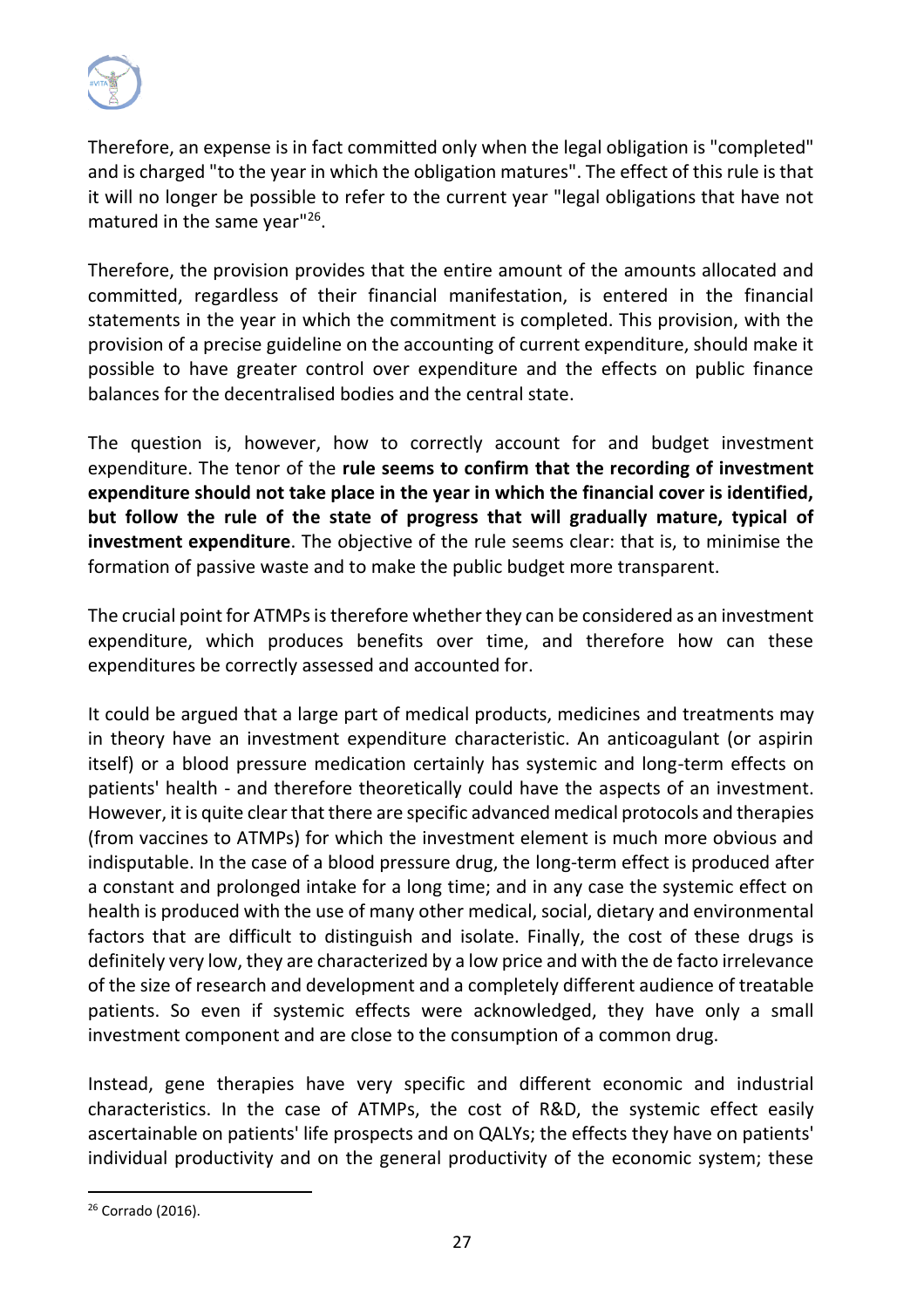

therapies also refer to a very restricted audience because they deal with very limited pathologies.

It should be noted, however, that the R&D expenditure underlying ATMPs is considered in ESA 2010 as investment expenditure, rather than as intermediate costs as was the case with ESA 95, as it contributes to the accumulation of production capacity through intangible fixed assets.

On the basis of the above considerations, and considering that ATMP expenditure can be effectively assimilated and therefore treated in the same way as fixed investment expenditure, the accounting rules for the three public finance balances are as follows.

The impact on the net balance to be financed, which takes into account **the legal (financial) competence**, corresponds at the forecast stage to the authorisation of expenditure, i.e. the allocation provided for by specific regulatory provisions, and at the management stage to the accounting commitment.

For the purposes of net indebtedness, reference is instead made to the **accounting competence**, a principle which in this case (since it concerns expenses relating to gross fixed investments) conventionally applies the cash criterion for the reasons explained below; this criterion is also valid for requirements; this criterion is also valid for needs, i.e. it refers to the actual annual disbursements that are expected to be made for the implementation of the intervention, even if, as far as debt is concerned, according to the ESA 2010, gross fixed capital formation is recorded when ownership of the assets is transferred to the institutional unit that intends to use them and consequently the amount to be recorded corresponds to the actual increase/decrease in the value of the investment asset.

It was also agreed that - due to the lack of information on the actual time at which this effect occurs - the recording of investments on net debt is based, by convention, on actual payments, as they are more representative, compared to the accounting commitment, of the increase in capital stock during the reference period.

Therefore, the conventional criterion applied for fixed investments, whereby the impact on net debt is represented by payments made on the basis of the progress of work (SAL), i.e. the part of the work or intervention carried out, can also be extended to ATMP-related expenses with the same impact on net debt and requirements, corresponding to payments related to the benefits of the treatment to which the patient is subjected.

Since the cost of the therapies is considerable and concentrated in the short term, while the effectiveness of the therapies and the related benefits for the patients are seen over a longer time horizon, it is plausible that agreements implemented by administrative or regulatory acts, between the public payer and the producers of advanced therapies, can be implemented, in order for the accounting commitment (**legal competenxe**) to follow the payment due, i.e. the cash criterion - i.e. in the case of ATMP expenditure, which can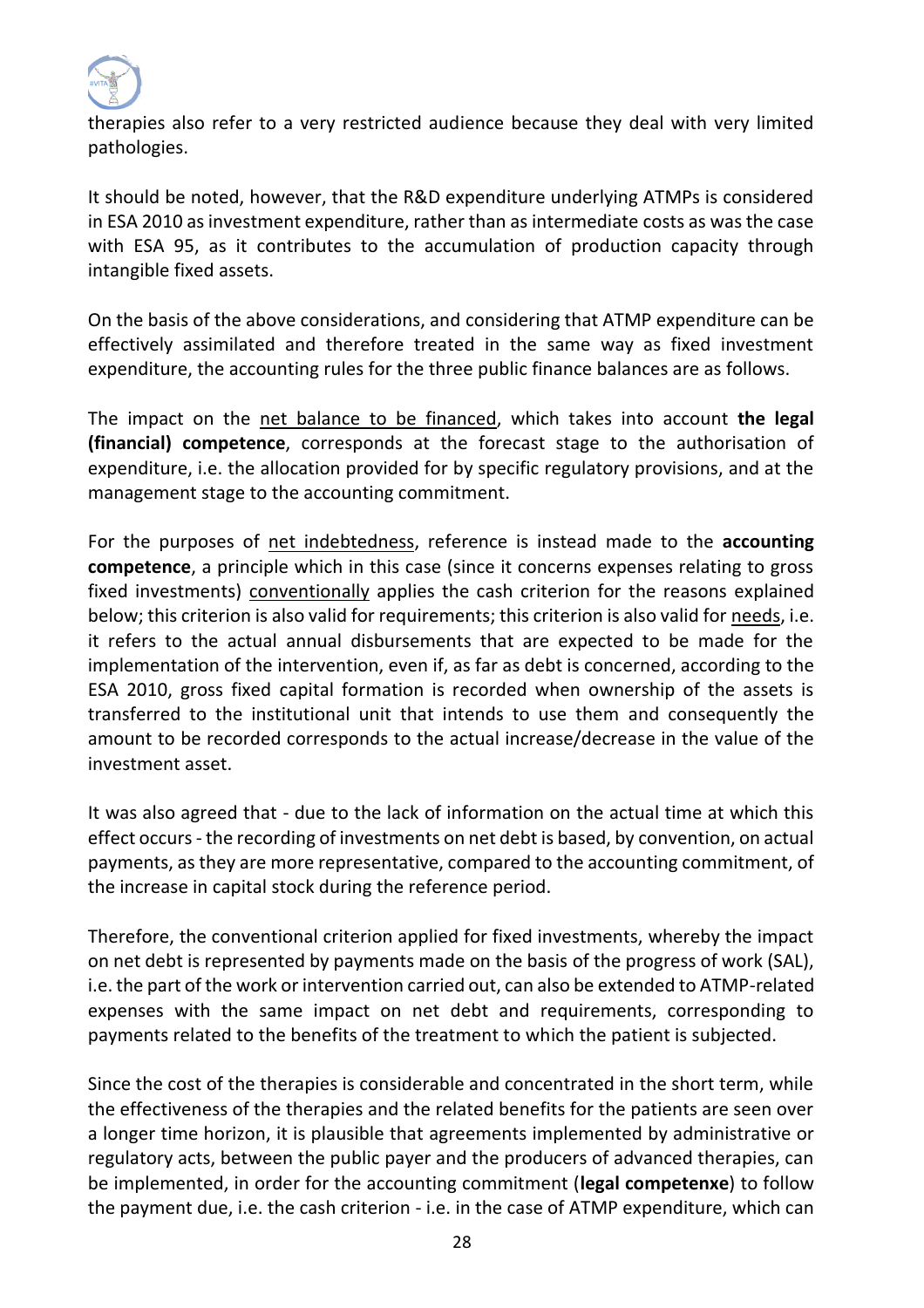

be classified as gross fixed capital formation (GFCF), the **accounting competence**, which is usually applied for the impact on net debt, is conventionally replaced by the cash criterion; in this way the timing of the authorisation of expenditure from the public budget would be substantially in line with that of the effects in terms of therapeutic benefits on patients.

In this sense, and in order to strengthen this alignment, an **ad hoc rule with a specific multi-year expenditure authorisation could be building**, so as to bring the time of the accounting commitment, typical of the legal competence, closer to the actual payment (the cash criterion), which in the case of gross fixed investments represents the criterion applied for the economic competence. This approach also appears to be in line with the accounting principles as amended by the implementing decrees of the accounting and public finance reform of Law 196/2009: **Legislative Decree 116/2018**, containing additional and corrective provisions of Legislative Decree 90/2016. With the aforementioned Legislative Decree 116 - art. 7, paragraph 1, letter a) - the accounting principles contained in the original attachment 1 to Law 196/2009 are essentially reformulated in Annex 1 to the Decree, in order to make them consistent with the new approach outlined with the reform and, in particular, with the **provision to strengthen the function of the cash balance sheet**. With a view to coordination, the general accounting principles of the local authorities annexed to Legislative Decree 118/2001 have also been taken into consideration.

The most important changes concerned the principle of financial (legal) competence and the principle of economic competence<sup>27</sup>. Another important decree implementing the reform of Law 196/2009, **Legislative Decree 93/2016**, which **revised the notion of accounting commitment in order to bring the moment of legal competence (commitment) closer to that of cash (payment), is included between the two legislative decrees mentioned above.** 

**Legislative Decree 29/2018**, which came into force subsequently, introduced corrective and supplementary amendments to Legislative Decree 93/2016 for the application, from January 1, 2019, of the new **concept of accounting commitment**, according to which the legally perfected obligation is entered in the accounts for the years in which it becomes due (multi-year commitment to be due). Ultimately, **from 2019, the commitment must be entered into in the financial year or years in which payments are expected to be made in accordance with the contractual or regulatory deadlines**. As a result, there is a rapprochement, also reinforced by the ad hoc rule mentioned above, between the time

<sup>&</sup>lt;sup>27</sup> The accounting competence principle has been modified to take into account, among other things, the specific characteristics of the State budget, which is mainly characterised by non-saleable production activities and significant transfers to other entities within the public perimeter and the rest of the economic system. The financial competence principle has been reformulated taking into account the specific accounting and public finance rules that govern the State budget, including regulatory innovations, including those concerning the allocation of commitments to the financial years in which the obligation matures. On the activity carried out for the implementation of the reform of Law 196/2009, reference should be made to the individual reports on the state of implementation of the reform of accounting and public finance presented by the Minister of the Economy and Finance attached to the Economic and Financial Document.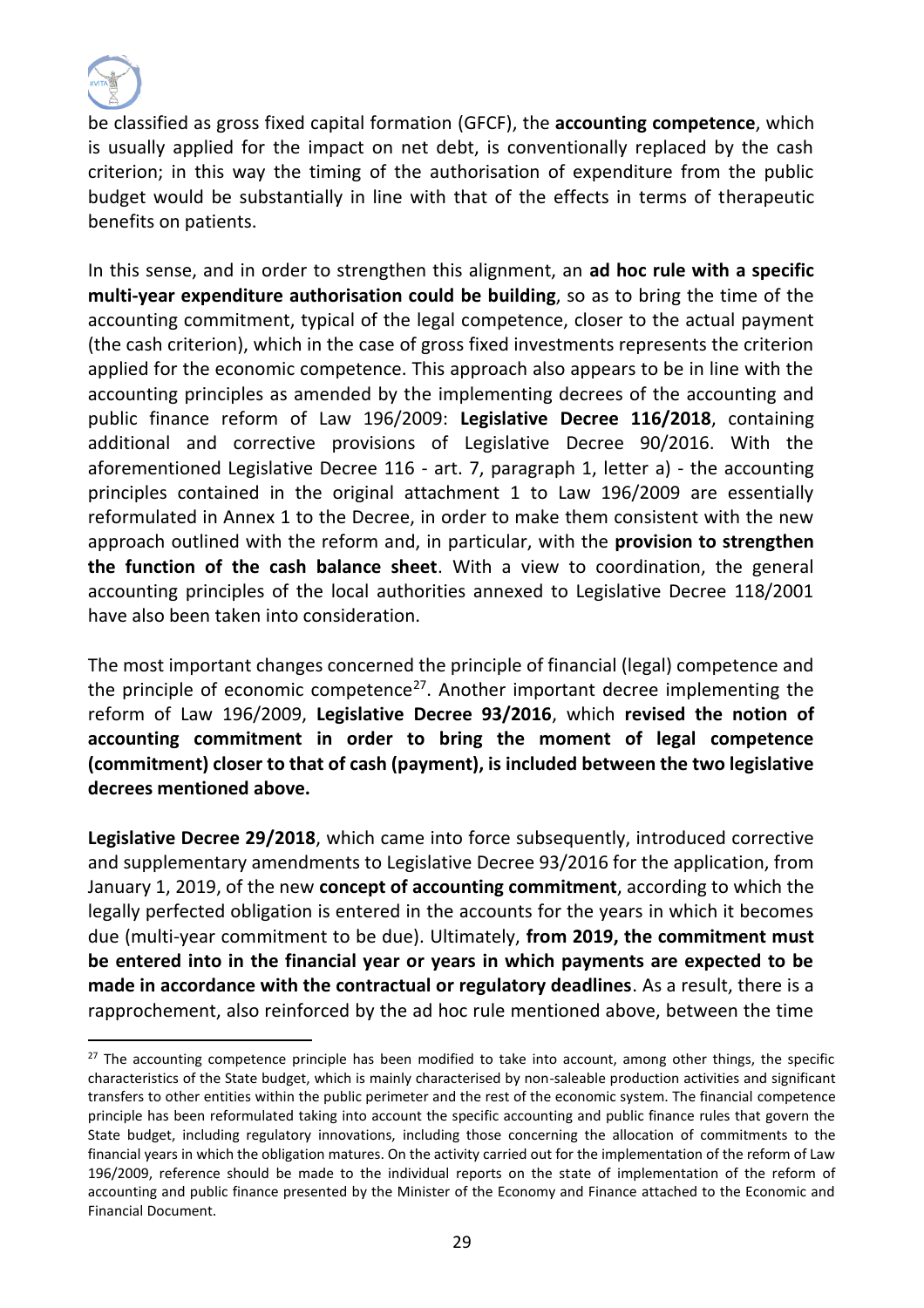

of the commitment and the time of payment which, in the case of ATMPs, as investment expenditure, essentially leads to an alignment between legal competence and economic competence with an essentially uniform effect on the three balances, also in terms of financial coverage.

### **8. Conclusions**

The possibility of **building an ad hoc rule with a specific authorisation for expenditure of a multiannual nature with aligned legal competence and economic competence, including in terms of financial coverage, has been considered**. This is in fact already possible with the existing rules. Of course, some specific solutions can also be envisaged.

### **A. Establishment of a dedicated Fund**

A possible solution is to build an ad hoc fund to which those therapies with the following characteristics can access:

a. have an efficacy profile that substantially transforms the natural history of the disease (transformative) or is curative;

b. generate therapeutic benefits in the long and very long term against a treatment that often takes place "one-shot", generating a misalignment between the cost incurred and the enjoyment of the benefits;

c. generate additional benefits in terms of recovery of productivity at work over long periods of life which is improved in its psychological, relational and social aspects;

d. generate impacts on other levels of care in the healthcare system as they imply the involvement of hospital resources in the care process;

e. involve co-responsibility for treatment outcomes between the pharmaceutical industry and the healthcare system that intervenes with expertise and other technologies to support the treatment process.

The assessment of the existence of these characteristics could be carried out through the procedure for the updating of the LEAs, which provides for the evaluation of technological innovations through an HTA approach that, suitably adapted, appears suitable to analyze the multiple facets of the value associated with therapies whose characteristics have been outlined above.

From a technical accounting point of view, this Fund should provide for the recognition of the investment expenditure characteristic and the application of the accounting procedures described above. This ad hoc Fund may provide for the advance allocation of specific amounts and allow for a more appropriate evaluation of the distribution of benefits over several years<sup>28</sup>.

 $28$  The special funds, once their amount has been determined by the financial authority, are used, through the enrichment of pre-existing chapters or the creation of new ones, to meet expenditure arising from draft legislation that is expected to be approved during the financial years included in the multiannual budget and in particular those related to the pursuit of the objectives of the financial programming document approved by Parliament. The funds are distinguished according to whether they are intended to finance current or capital expenditure.